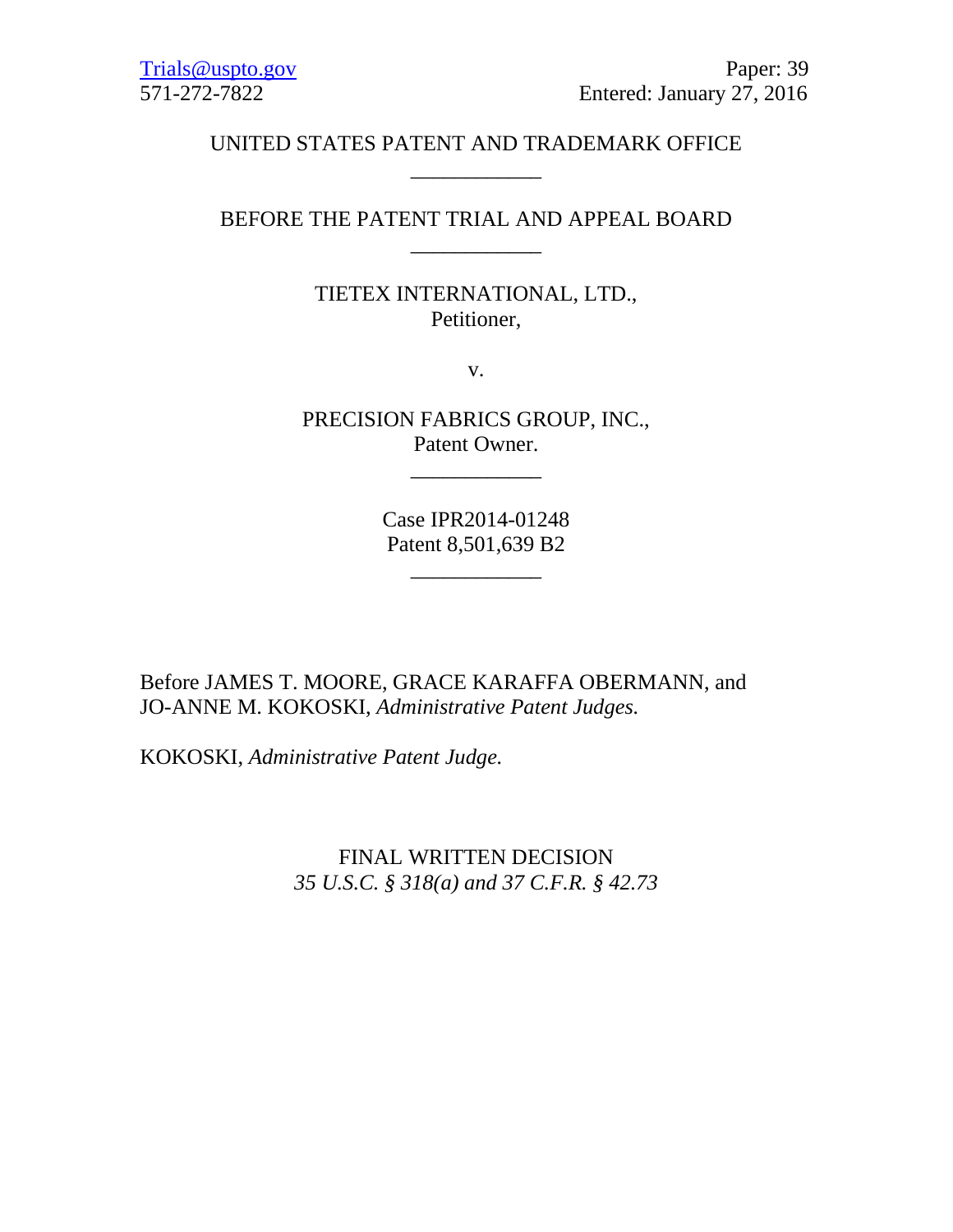#### I. INTRODUCTION

Tietex International, Ltd. ("Petitioner") filed a Corrected Petition (Paper 4, "Pet.") to institute an *inter partes* review of claims 1–22 of U.S. Patent No. 8,501,639 B2 ("the '639 patent," Ex. 1001). On January 30, 2015, we instituted an *inter partes* review of claims 1–22 based on our determination that the information presented in the Petition demonstrated that there was a reasonable likelihood that Petitioner would prevail in challenging claims 1–22 as unpatentable under 35 U.S.C. § 103 as obvious over the combination of Radwanski,<sup>[1](#page-1-0)</sup> Rowan,<sup>[2](#page-1-1)</sup> and Murch.<sup>[3](#page-1-2)</sup> Paper 11 ("Dec. on Inst."). Precision Fabrics Group, Inc. ("Patent Owner") filed a Patent Owner Response (Paper 13, "PO Resp."). Petitioner filed a Reply (Paper 19, "Reply").

Patent Owner filed a Motion for Observation Regarding Cross-Examination of Dr. A. Richard Horrocks (Paper 22), and Petitioner filed a Response (Paper 28). Patent Owner also filed a Motion to Exclude (Paper 23) the Declaration of Charles A. Wilkie (Ex. 1002), the Declaration of A. Richard Horrocks (Ex. 1022), and an advertisement for a HYDROKNIT® fabric disposable drop cloth (Ex. 1023). Petitioner filed a Corrected Opposition (Paper 31), and Patent Owner filed a Reply (Paper 33).

An oral hearing was held on October 26, 2015. A transcript of the hearing is included in the record. Paper 37 ("Tr.").

We have jurisdiction under 35 U.S.C. § 6(b). This Final Written Decision is issued pursuant to 35 U.S.C. § 318(a) and 37 C.F.R. § 42.73.

<span id="page-1-0"></span> <sup>1</sup> Radwanski, U.S. Patent No. 5,912,196, issued June 15, 1999 (Ex. 1008).

<span id="page-1-1"></span><sup>2</sup> Rowan, GB 2293572 A, published April 3, 1996 (Ex. 1009).

<span id="page-1-2"></span><sup>3</sup> Murch, U.S. Patent No. 3,934,066, issued January 20, 1976 (Ex. 1010).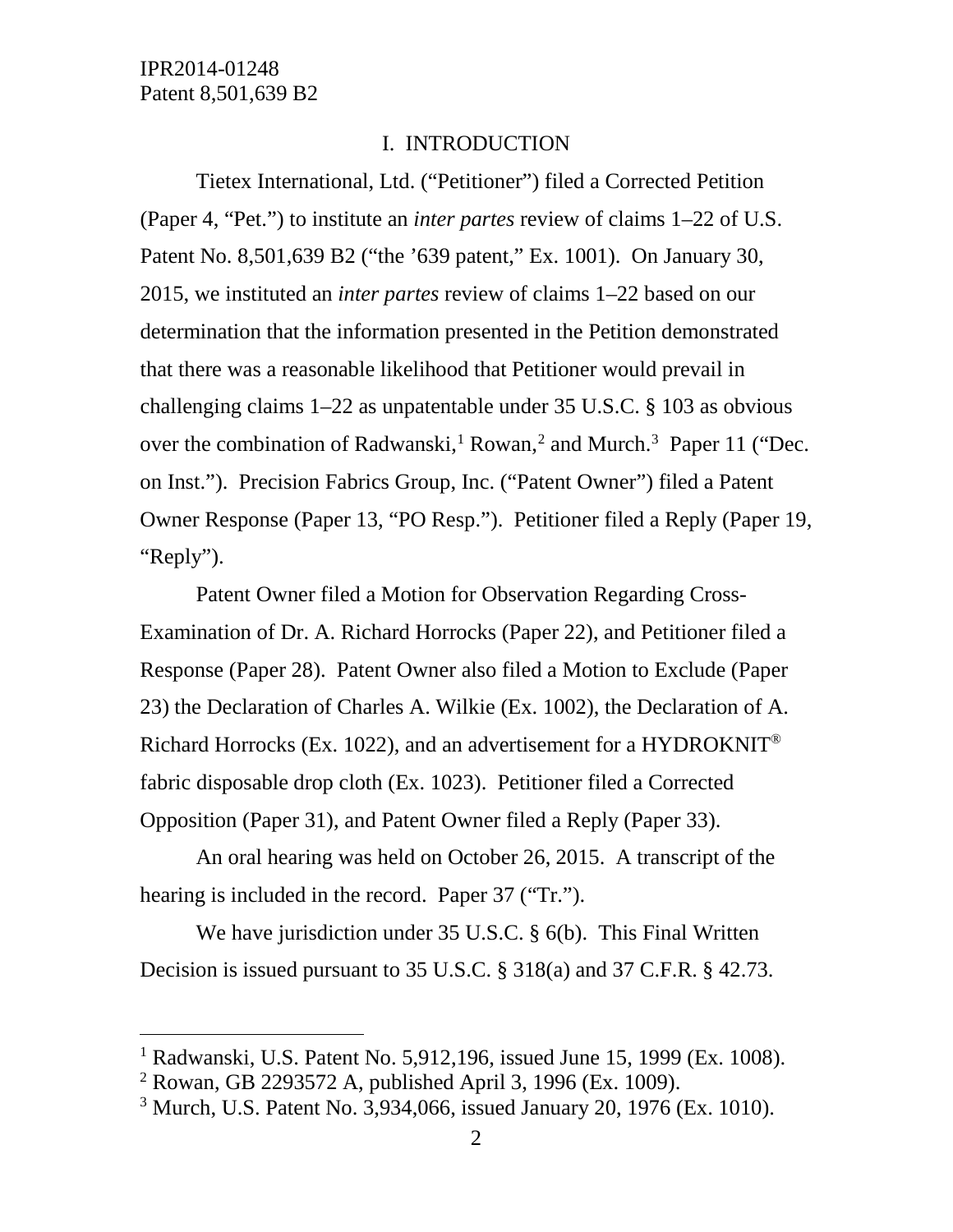For the reasons that follow, we determine that Petitioner has not shown by a preponderance of the evidence that claims 1–22 of the '639 patent are unpatentable.

#### *A. The '639 Patent*

The '639 patent, titled "Thermally Protective Flame Retardant Fabric," is directed to lightweight fabrics that provide protection from heat, flame, and electrical arc. Ex. 1001, 1:18–21. According to the '639 patent, the claimed fabric "provides a high degree of thermal protection compared to conventional fabrics" (*id*. at 5:15–16) and is soft and flexible, yet durable enough for long-term use and "inexpensive enough to be disposable and/or suitable for limited use applications" (*id*. at 4:33–40). The fabric comprises "a substrate treated with a combination of a flame retardant agent and an intumescent agent." *Id*. at 3:62–4:2. The '639 patent lists a number of commercially-available flame retardants that can be used in the claimed fabric. *Id*. at 6:3–25, 6:52–7:24 (Table 2). The '639 patent also describes that a thermal barrier is provided by an intumescent finish that chars and swells upon contact with a flame, and likewise lists a number of commercially-available intumescent finishes that can be used in the claimed fabric. *Id*. at 7:24–27, 7:50–64 (Table 3).

The '639 patent describes a number of embodiments of the claimed fabric, including embodiments having thermal protective performance values of at least 4.5, 6.5, and 9.0 (*id*. at 5:17–22), basis weights ranging from 3.0 to 8.0 ounces per square yard (*id*. at 5:26–30), and fabric thicknesses ranging from 0.01 to 0.15 inches (*id*. at 5:33–35). The '639 patent also describes an embodiment where "the substrate comprises a nonwoven fabric chosen from needlepunched, spunbonded, thermalbonded,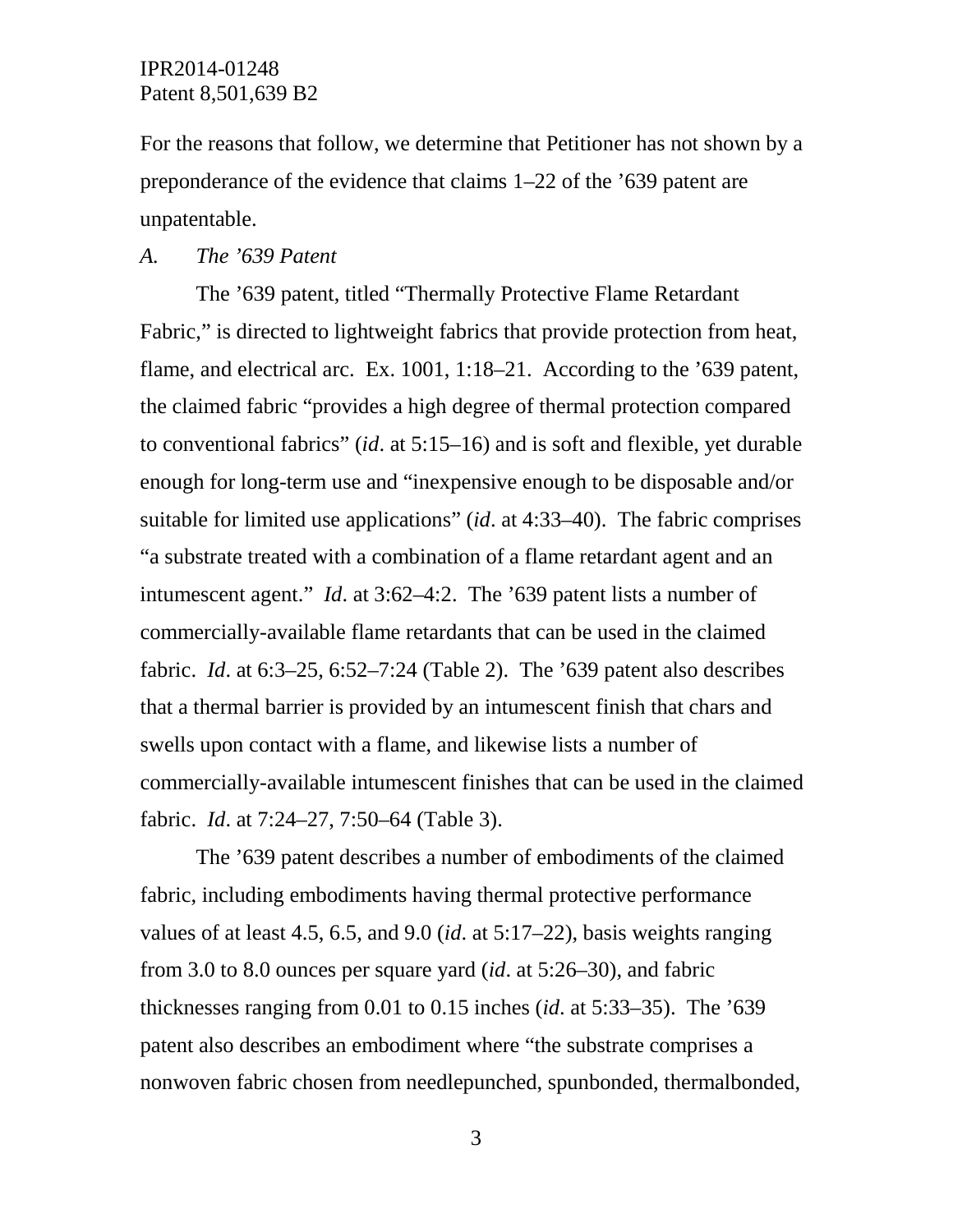spunlaced, resin bonded, stitch bonded, and meltblown fabrics." *Id*. at 5:37– 40.

Claims 1, 11, 12, and 17 of the '639 patent are independent. Claim 1 is illustrative, and is reproduced below:

1. A fabric consisting of a single layer of a non-woven substrate,

- wherein the non-woven substrate is treated with an intumescent finish comprising one or more flame retardant phosphorous compounds or nitrogen compounds,
- wherein the non-woven substrate is a non-woven fabric comprising cellulosic fibers and has a basis weight ranging from 3.0 to 8.0 ounces per square yard,
- wherein the finish is applied to the non-woven substrate in an amount ranging from 15 to 130 percent solids, based upon the weight of the non-woven substrate,
- wherein the single-layer, finished fabric has a thickness ranging from 0.01 to 0.15 inches and a contact thermal protective performance value of at least 4.5,
- wherein the non-woven substrate is a non-woven, stitchbonded fabric, and

wherein the non-woven substrate comprises polyester fibers.

Ex. 1001, 12:6–23.

# II. ANALYSIS

#### *A. Claim Interpretation*

We interpret claims of an unexpired patent using the "broadest reasonable construction in light of the specification of the patent in which [the claims] appear[]."  $37$  C.F.R. § 42.100(b). The Board, however, may not "construe claims during IPR so broadly that its constructions are *unreasonable* under general claim construction principles. . . . '[T]he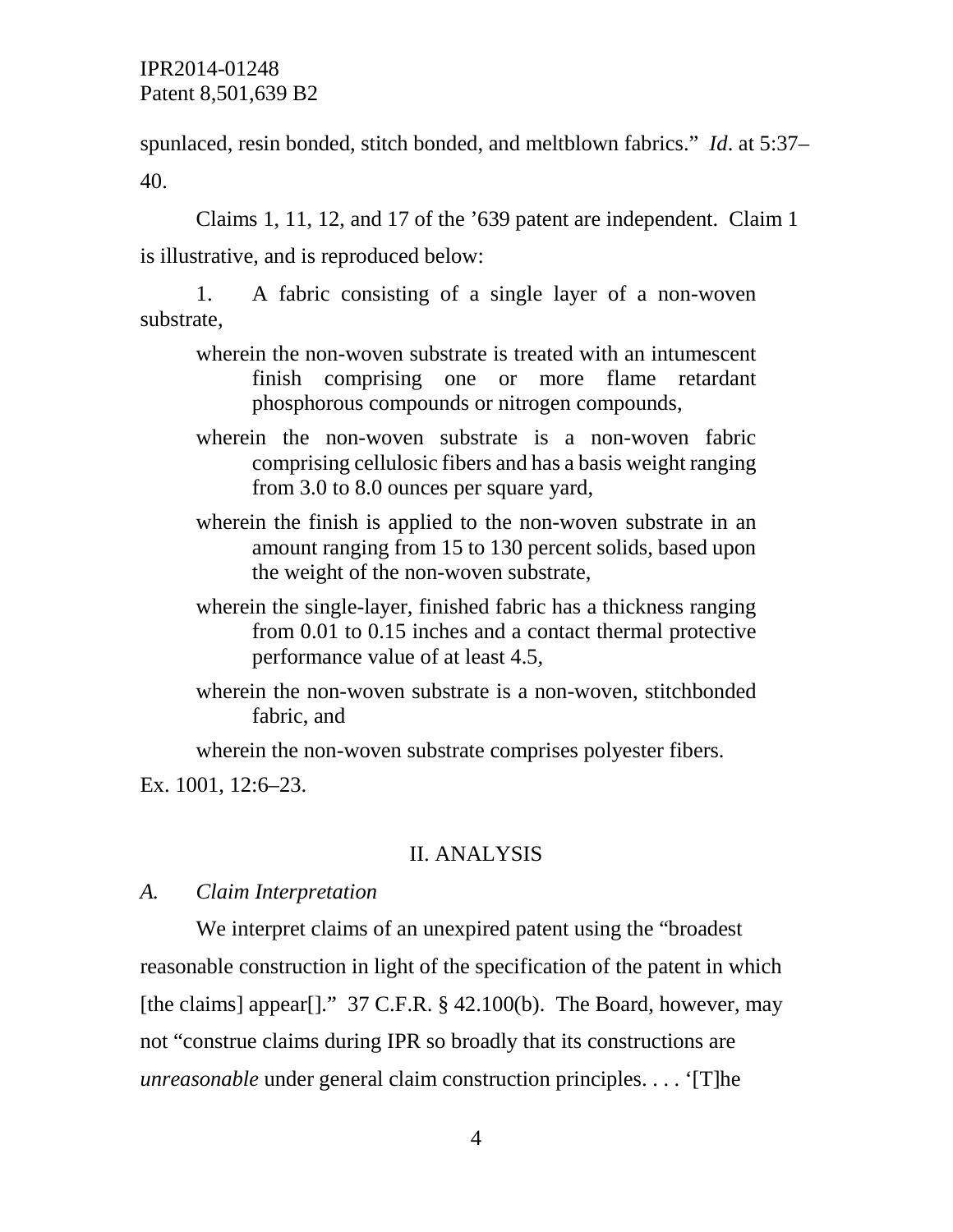protocol of giving claims their broadest reasonable interpretation . . . does not include giving claims a legally incorrect interpretation.'" *Microsoft Corp. v. Proxyconn, Inc.*, 789 F.3d 1292, 1298 (Fed. Cir. 2015) (citation omitted). "Rather, 'claims should always be read in light of the specification and teaching in the underlying patent'" and "[e]ven under the broadest reasonable interpretation, the Board's construction 'cannot be divorced from the specification and the record evidence.'" *Id.* (citations omitted).

In the Decision on Institution, we interpreted the claim term "intumescent" to mean "a substance that swells and chars upon exposure to heat or flame." Dec. on Inst. 6. The parties do not dispute this interpretation, and we see no reason to modify it in light of the record developed at trial.

# *B. Level of Ordinary Skill in the Art*

Petitioner and Patent Owner each propose a particular level of ordinary skill in the art. Ex. 1002 ¶ 45; Ex. 2006 ¶ 50. In light of the evidence before us, we find that the references themselves represent the level of ordinary skill in the art, and that we need not explicate it further. *See Okajima v. Bourdeau*, 261 F.3d 1350, 1355 (Fed. Cir. 2001) (the level of ordinary skill in the art usually is evidenced by the references themselves); *In re GPAC, Inc.*, 57 F.3d 1573, 1579 (Fed. Cir. 1995) (finding that the Board of Patent Appeals and Interferences did not err in concluding that the level of ordinary skill in the art was best determined by the references of record).

*C. Obviousness of Claims 1–22 over Radwanski, Rowan, and Murch* Petitioner asserts that claims 1–22 are unpatentable under 35 U.S.C. § 103 over the combination of Radwanski, Rowan, and Murch. Pet. 11–40;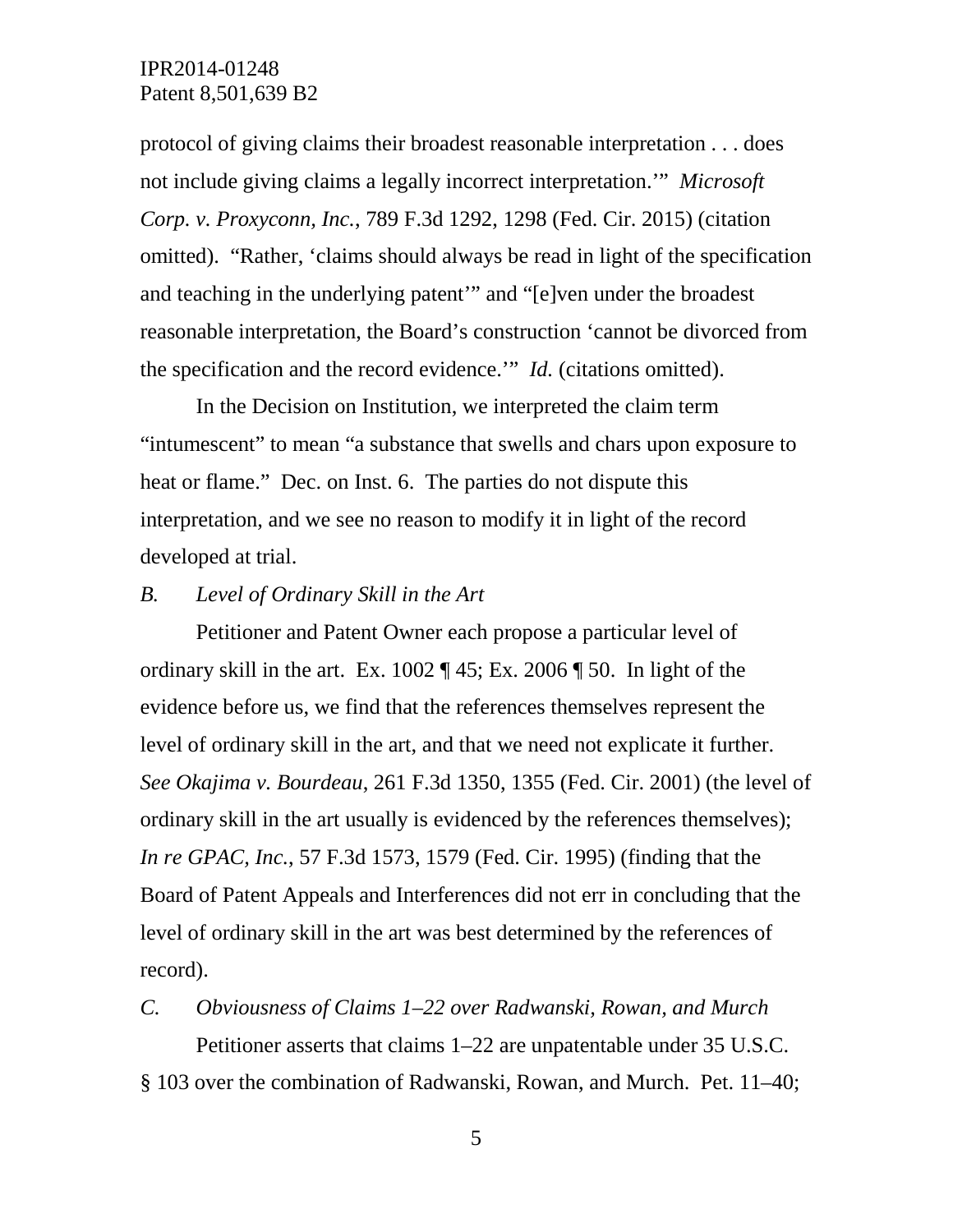Reply 3–15. Petitioner explains how the combination of Radwanski, Rowan, and Murch discloses or suggests the claimed subject matter, and also relies on the Declaration of Charles A. Wilkie ("Wilkie Declaration," Ex. 1002), and the Declaration of Dr. A. Richard Horrocks ("Horrocks Declaration," Ex. 1022). Patent Owner disagrees with Petitioner's assertions and relies on the Declaration of Gajanan S. Bhat, Ph.D. ("Bhat Declaration," Ex. 2006), the Declaration of A. Frank Baldwin, Jr. (Ex. 2016), the Declaration of Tom Taylor (Ex. 2017), and the Declaration of Allen Podratsky (Ex. 2020). PO Resp. 25–59.

To prevail on its patentability challenge, Petitioner must establish facts supporting its challenge by a preponderance of the evidence. 35 U.S.C. § 316(e); 37 C.F.R. § 42.1(d). A claim is unpatentable under 35 U.S.C. § 103 if the differences between the subject matter sought to be patented and the prior art are such that the subject matter as a whole would have been obvious to a person having ordinary skill in the art to which the subject matter pertains. *KSR Int'l Co. v. Teleflex, Inc.*, 550 U.S. 398, 406 (2007). A party that petitions the Board for a determination of obviousness must show that "a skilled artisan would have been motivated to combine the teachings of the prior art references to achieve the claimed invention, and that the skilled artisan would have had a reasonable expectation of success in doing so." *Procter & Gamble Co. v. Teva Pharms. USA, Inc.*, 566 F.3d 989, 994 (Fed. Cir. 2009) (citing *Pfizer, Inc. v. Apotex, Inc.*, 480 F.3d 1348, 1361 (Fed. Cir. 2007)).

#### *1. Overview of Radwanski*

Radwanski is directed to flame retardants that include solubilized phosphorous. Ex. 1008, 1:5–7. Radwanski states that the described flame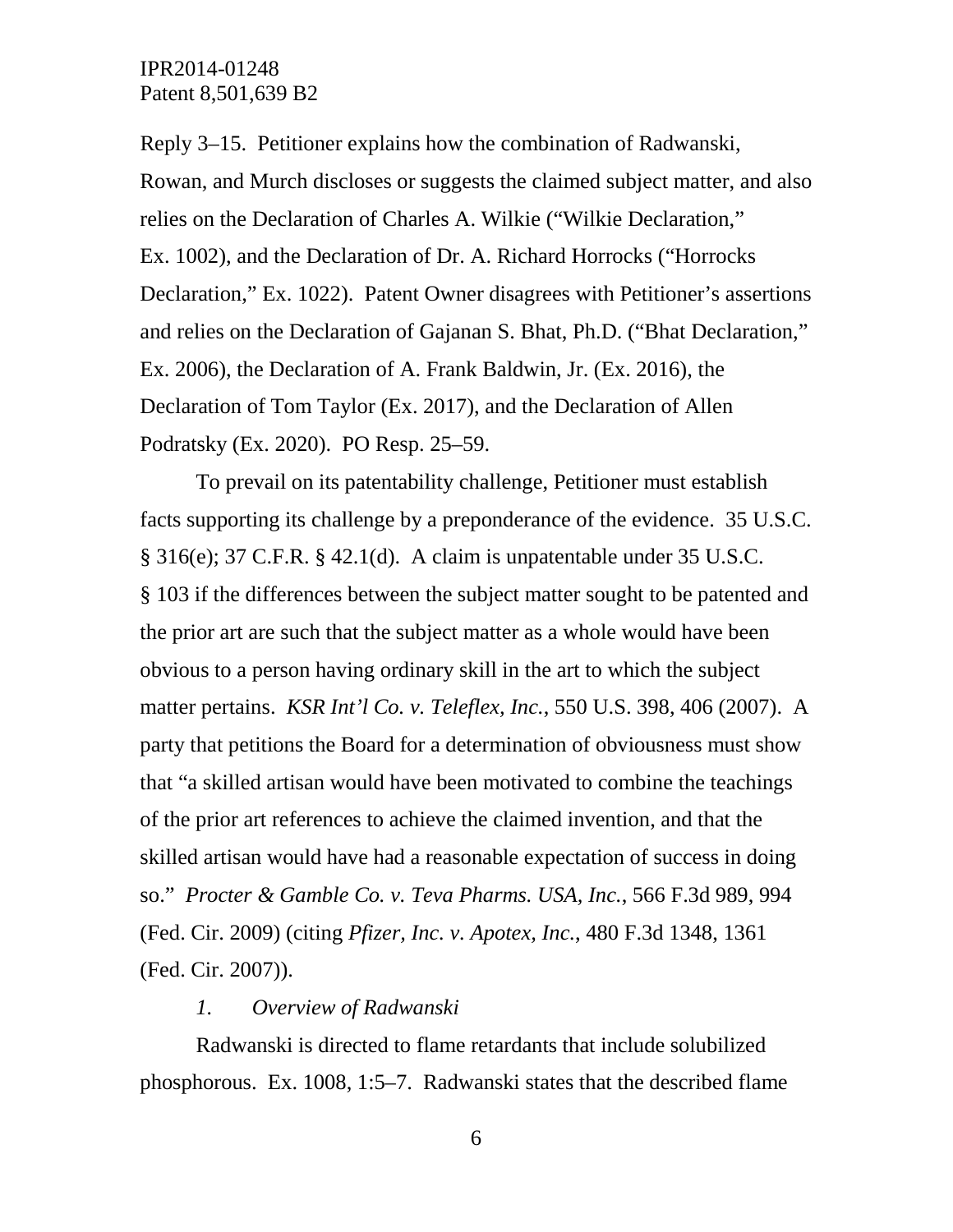retardant composition "prevents synergistic flaming from the combination of cellulose and polypropylene fibers" when applied to a high-pulp content nonwoven web. *Id*. at 4:56–59. Radwanski further states that ammonium phosphates "are the most effective" flame retardants for treating such highpulp content nonwoven webs. *Id*. at 5:64–67. The Radwanski flame retardant composition, which Radwanski refers to as the "Absorbent Flame Inhibitor" or "AFI" composition, is an ammonium phosphate-based composition with specified soluble solids content. *Id*. at 6:64–7:14. The AFI composition utilizes "the complimentary chemistries of various commercially available" ammonium phosphate-based flame retardants, and avoids monovalent and divalent cations that denature ammonium phosphate. *Id*. at 7:27–29.

Radwanski states that the AFI composition can be applied to permeable sheets formed by meltblowing, spunbonding, and bonded-carded web-making processes, among others. *Id*. at 9:33–48. The permeable sheet can be formed from thermoplastic or thermoset polymers. *Id*. at 10:2–3. The permeable sheet can also be nonwoven web made of a mixture of two or more different fibers. *Id*. at 10:14–16.

#### *2. Overview of Rowan*

Rowan is directed to a fire and heat-resistant fabric that includes a laminate of first and second sheets of material connected together, where each sheet comprises a mixture of an organic intumescent filler and an adhesive. Ex. 1009, Abstract. The organic intumescent filler and adhesive mixture is applied to a first side of each sheet of material in liquid form and partially penetrates into the sheet. *Id*. at 2. Upon drying, each sheet of material will have "an inner layer formed of just the mixture, an intermediate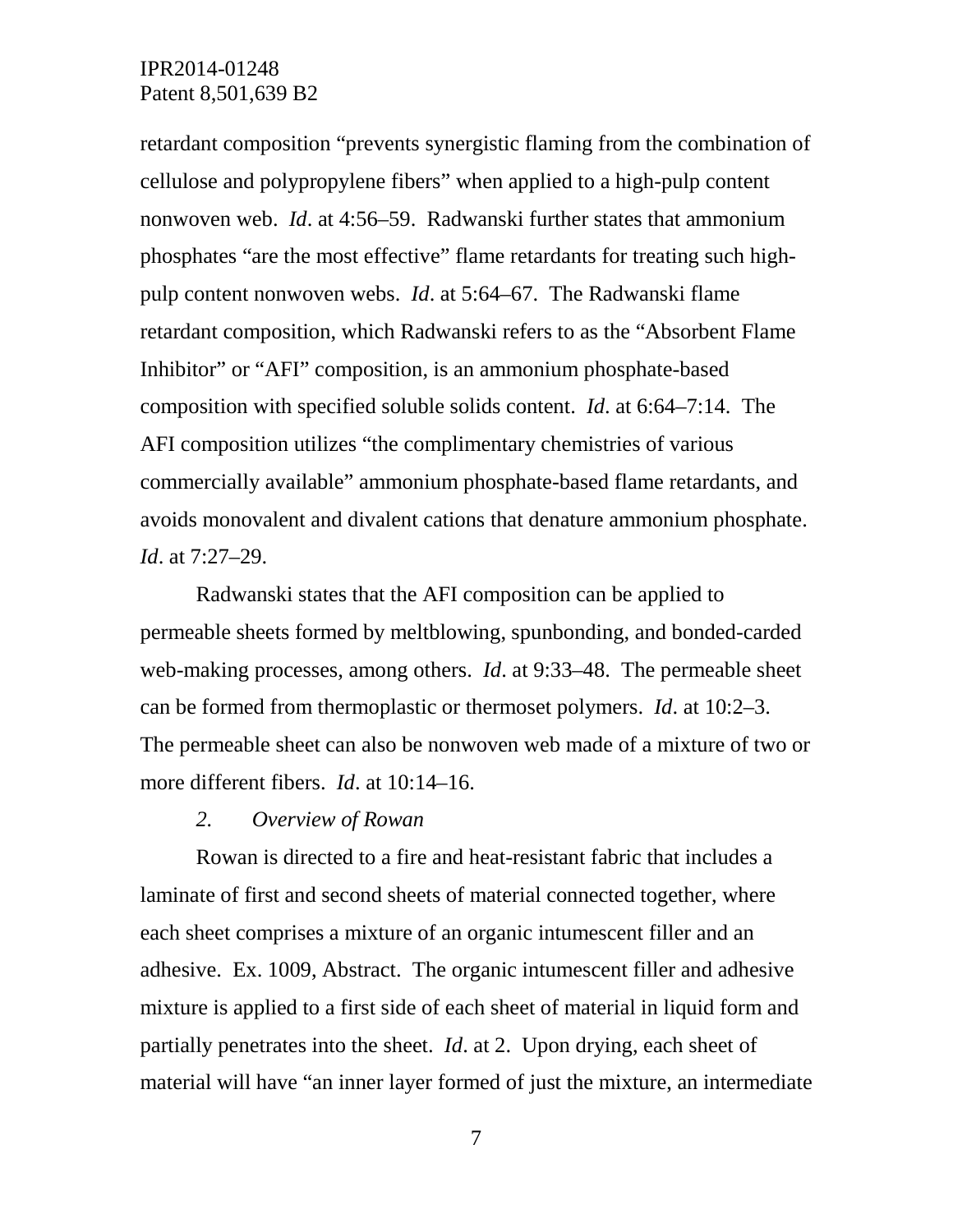layer formed of that part of the sheet of material that has been penetrated by the mixture, and an outer layer formed of that part of the sheet of material that has not been penetrated by the mixture." *Id*. In the Rowan fabric, the first and second sheets are positioned such that the inner layers are touching, and are at least partially connected together by the adhesive in the mixture. *Id*.

Rowan states that the first and second sheets of material preferably are non-woven fabric structures. *Id*. at 5. Rowan states that "[p]referably, the first and the second sheets of material contain cellulose-based organic fibres, together with a phosphorous-based flame retardant" and an organic intumescent filler comprising an ammonium phosphate/melamine/pentaerythritol system. *Id*. at 8.

*3. Overview of Murch* 

Murch is directed to fire-retardant intumescent laminate systems that are useful as a protective overlay for combustible or heat-deformable substrates such as wood, plywood, fiberboard, and organic foams. Ex. 1010, 1:5–12. Murch describes a system that "comprises an intumescent layer comprising a porous sheet material which is impregnated with an intumescent component and a flexible protective layer adhered to the outer surface of the intumescent layer." *Id*. at 2:18–23. The porous sheet material can be comprised of natural fibers such as cellulose and wool, inorganic fibers such as metallic fibers, or synthetic polymer fibers such as polyimide and polyester. *Id*. at 4:15–20. The porous sheets range in thickness of from about 5 mils to 1.0 inch. *Id*. at 4:6–11.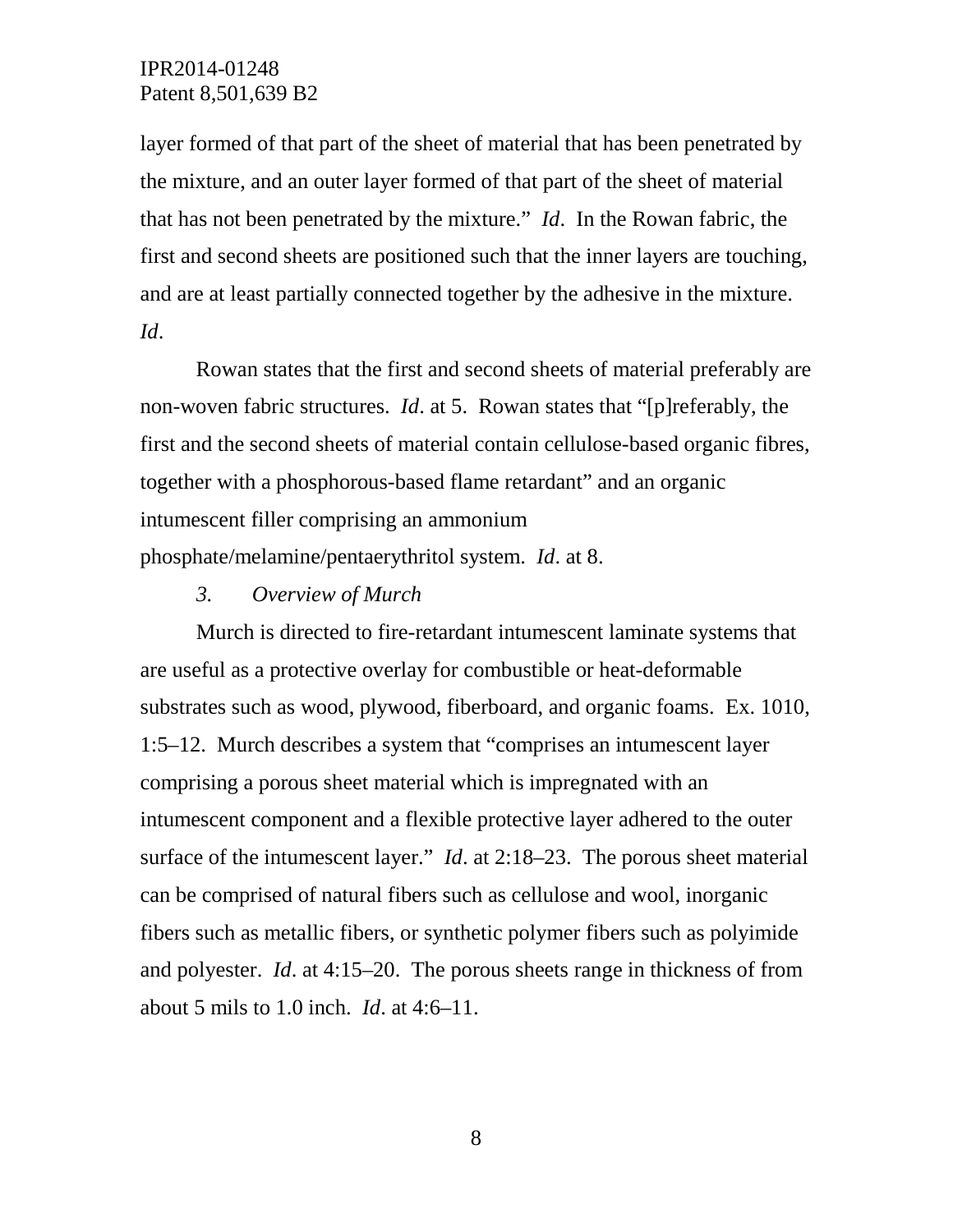#### *4. Analysis*

Petitioner contends that the combination of Radwanski, Rowan, and Murch discloses all of the limitations of claim 1 except a contact thermal protective performance value of at least 4.5. Pet. 12–17, 30–32. For example, Petitioner contends that Radwanski discloses a single-layer, nonwoven substrate that may comprise cellulosic fibers, Rowan discloses applying a phosphorous-containing intumescent finish to a stitch-bonded nonwoven fabric, and Murch discloses a non-woven substrate comprising cellulosic and polyester fibers, coated with an intumescent finish, having a thickness from about 5 mils to 1.0 inch. *Id.* at 12–15, 30–32.

With respect to the thermal protective performance ("TPP")

limitation, Petitioner contends that

it is noted that during prosecution of the '639 patent's related parent application No. 12/172,681, this Board's predecessor, The Board of Patent Appeals and Interferences, previously concluded in Appeal No. 2011-001870 that one of ordinary skill in the art would have found it obvious to construct a flame retardant, intumescent fabric in accordance with the teachings of the prior art with a thermal protective performance value greater than 4.5. ("USPTO Appeal Decision $[$ ," Ex. 1011 p.3:17 through p.4:2) $[$ .]

Pet. 16; *see id.* at 31. According to Petitioner, a person having ordinary skill in the art would combine the teachings of Radwanski, Rowan, and Murch "because each of these references discloses nonwoven, cellulose-containing webs that are coated with phosphorous-containing flame retardants." *Id.* at 17 (citing Ex. 1002 ¶ 102).

Patent Owner argues that none of Radwanski, Rowan, or Murch discloses a TPP of at least 4.5 as required by claim 1. PO Resp. 27. Patent Owner argues that Petitioner's reliance on the Board's decision in Appeal No. 2011-001870 ("Appeal Decision") "is misleading and mischaracterizes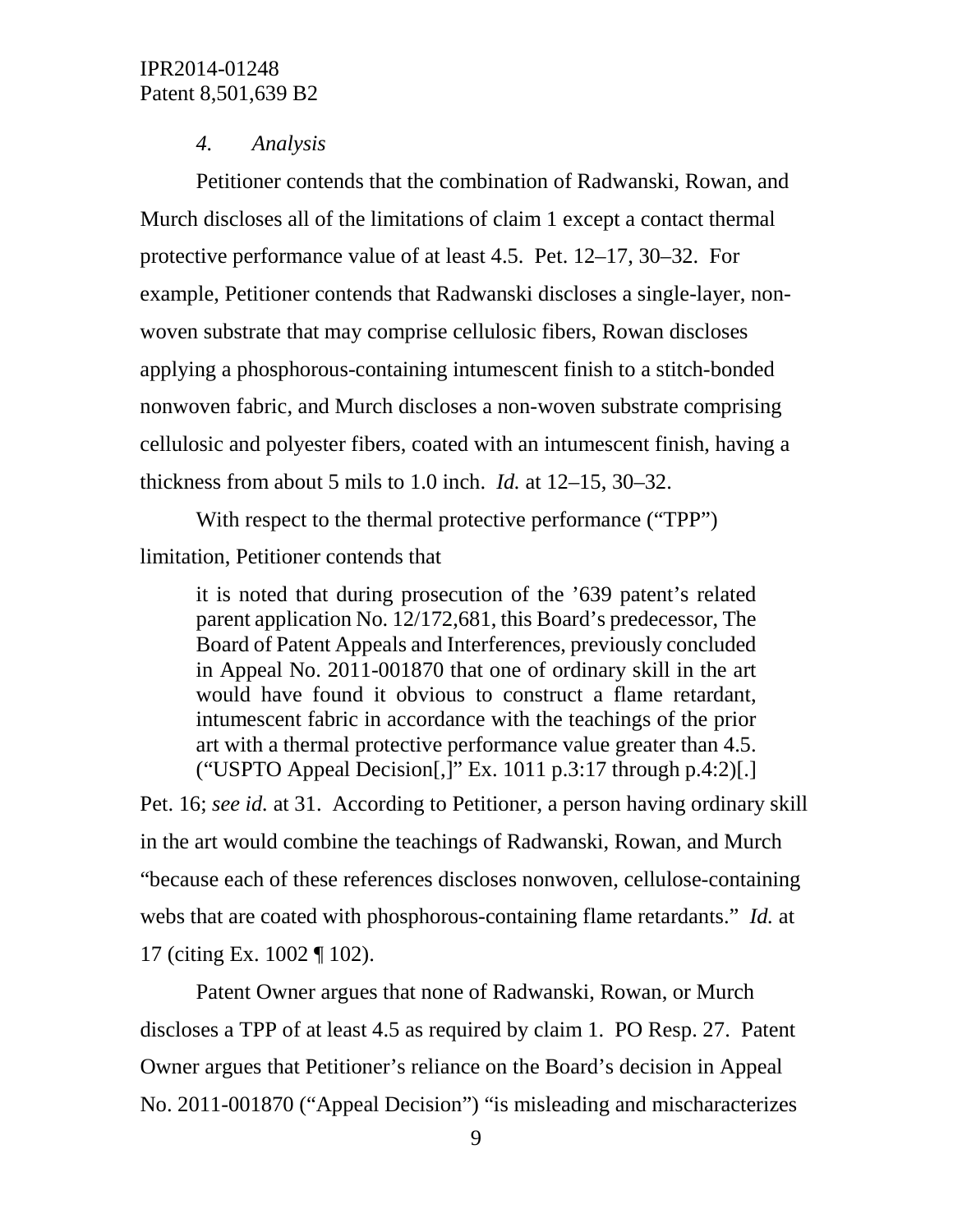the prosecution history." *Id.* at 28. Patent Owner notes that, after the Appeal Decision was entered, Patent Owner filed a request for continued examination, the appeal was withdrawn, and prosecution of the parent application was reopened. *Id.* at 15, 28; *see also* Ex. 2002, [4](#page-9-0) 298 ¶ 2 ("Since this application is eligible for continued examination under 37 CFR 1.114 and the fee set forth in 37 CFR 1.17(e) has been timely paid, the appeal has been withdrawn pursuant to 37 CFR 1.114 and prosecution in this application has been reopened pursuant to 37 CFR 1.114."). Patent Owner also argues that "the suggestion in the Appeal Decision that prior art fabrics suggested the thermal protective performance of the claims is misplaced because the conventional fabrics described in the '639 patent were woven fabrics with different constructions from the fabrics of the claims of the '639 patent." PO Resp. 29.

We are not persuaded by Petitioner's argument that the Appeal Decision establishes "that one of ordinary skill in the art would have found it obvious to construct a flame retardant, intumescent fabric in accordance with the teachings of the prior art" with the claimed TPP value of at least 4.5. Pet. 16. During examination of a patent application, a *prima facie* case of either anticipation or obviousness is established "[w]here the claimed and prior art products are identical or substantially identical in structure or composition, or are produced by identical or substantially identical processes." MPEP § 2112.01; *see also In re Brown,* 459 F.2d 531, 535 (CCPA 1972) ("[W]hen the prior art discloses a product which reasonably appears to be either identical with or only slightly different than a product

<span id="page-9-0"></span><sup>&</sup>lt;sup>4</sup> The cited page numbers in Exhibit 2002 refer to the numbers added by Patent Owner at the bottom of each page.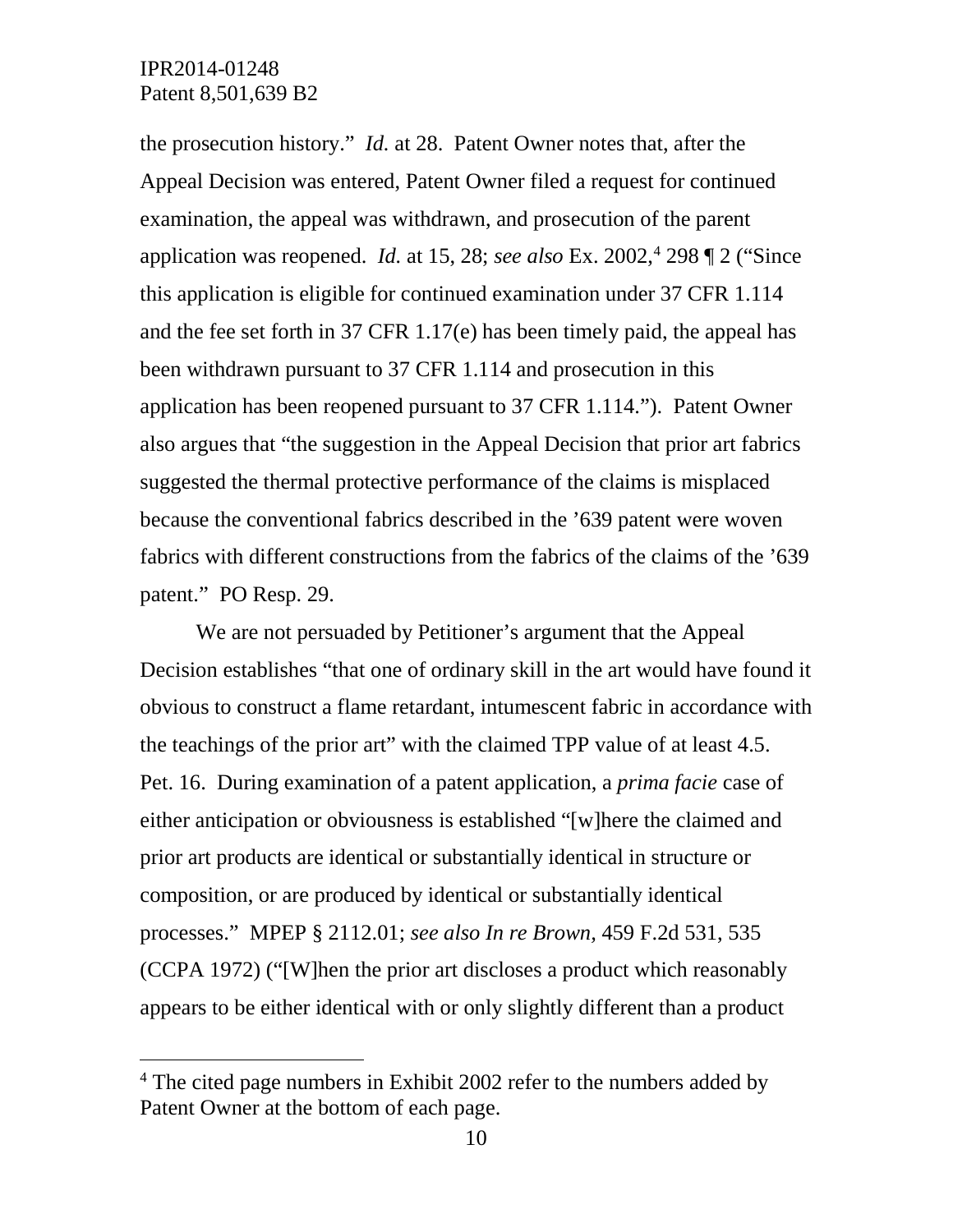claimed in a product-by-process claim, a rejection based alternatively on either section 102 or section 103 of the statute is eminently fair and acceptable. As a practical matter, the Patent Office is not equipped to manufacture products by the myriad of processes put before it and then obtain prior art products and make physical comparisons therewith."). Once the examiner provides a basis for believing that the applicant's claimed product and the prior art products are the same, the burden shifts to the applicant to show they are not, and the *prima facie* case can be rebutted by evidence showing that the prior art products do not necessarily possess the characteristics of the claimed product. *See In re Spada*, 911 F.2d 705, 709 (Fed. Cir. 1990).

In the examination of Application No. 12/172,681 (which led to the Appeal Decision), the Examiner recognized that the cited prior art did not disclose the TPP value, but found that, because the structure of the primary reference "is the same as the claimed structure, it is reasonable to presume that the structure of [the primary reference] would necessarily possess the claimed properties" when combined with the secondary reference. Examiner's Answer (8/13/10), 6. In an *inter partes* review, however, the burden of proof is on the petitioner to prove unpatentability by a preponderance of the evidence, and that burden never shifts to the patent owner. *Dynamic Drinkware, LLC v. National Graphics, Inc.*, 800 F.3d 1375, 1378 (Fed. Cir. 2015).

Thus, in order to prevail, Petitioner must provide evidence establishing that the claimed TPP values are inherent in the prior art. Petitioner cannot, as an examiner can, establish unpatentability of the challenged claims based on the presumption that the structure of fabric that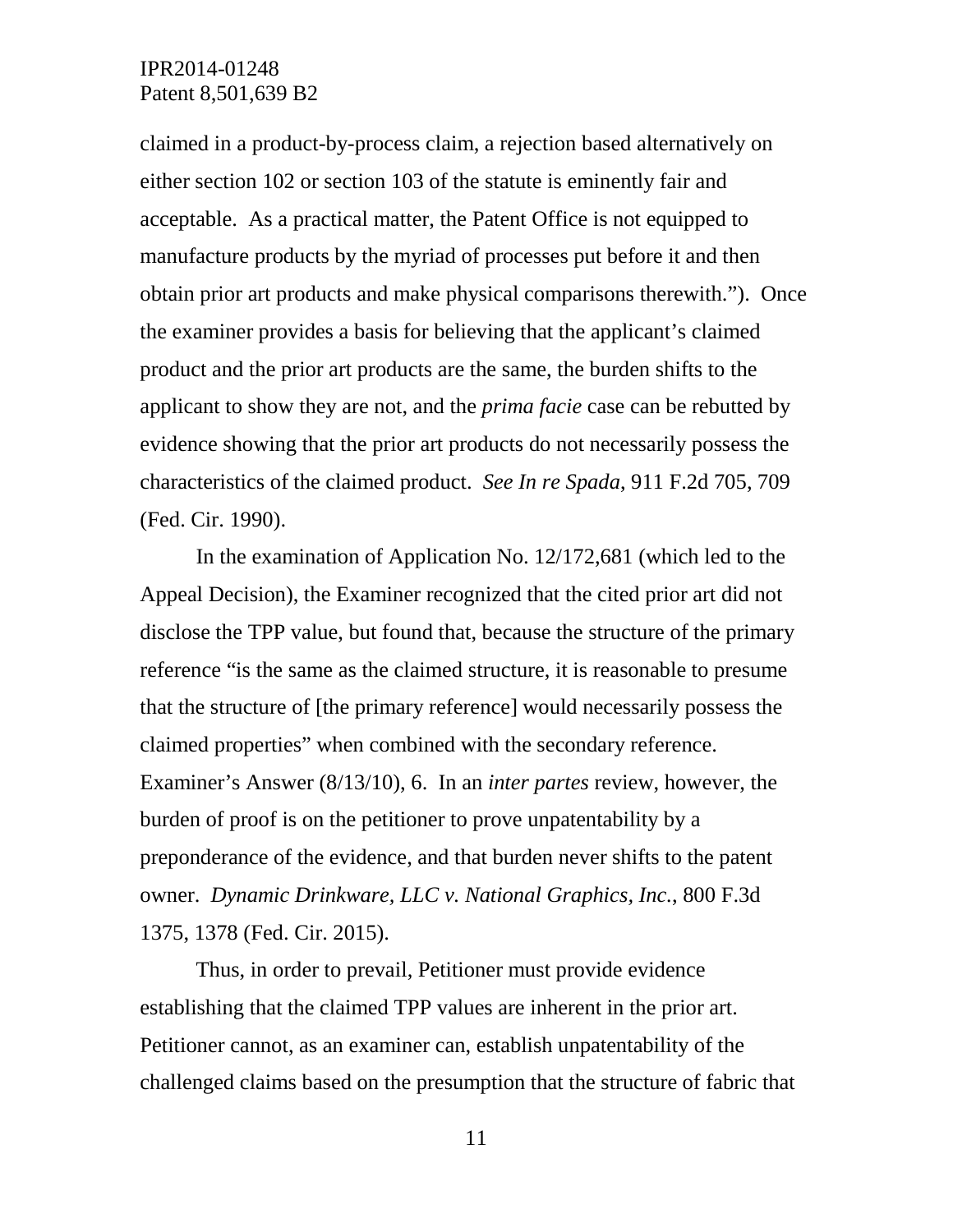results from the combination of Radwanski, Rowan, and Murch would necessarily possess the claimed properties. Allowing Petitioner to rely solely on a presumption of inherency would improperly shift the burden to Patent Owner to establish that the claimed properties are not necessarily present in the prior art. Therefore, we are not persuaded that the Appeal Decision establishes "that one of ordinary skill in the art would have found it obvious to construct a flame retardant, intumescent fabric in accordance with the teachings of the prior art" with the claimed TPP value of at least 4.5 as Petitioner contends. Pet. 16.

Patent Owner also argues that Petitioner has not established that the claimed TPP value is inherently disclosed by Radwanski, Rowan, Murch, or the combination thereof. PO Resp. 30–32. According to Patent Owner, "Petitioner does not explain or support, with specific citations, why fabrics made by the combination *necessarily* would have the claimed TPP" values and "does not address specific differences of the structures of the fabrics of its combination of references and the fabric structure of the claims of the '639 patent." *Id.* at 31–32. Additionally, Patent Owner has placed the testimony of Dr. Bhat into the record, which asserts the view that the combination of Radwanski, Rowan, and Murch would not be expected to have the claimed properties. *Id.* at 31 (citing Ex. 2006 **[1**] 127–165, 192– 278, 320–340).

Petitioner contends that the TPP value "is a non-structural characteristic of a fabric dictated by the construction, weight, thickness, materials, and any flame retardant treatment of the fabric" and thus "relates to a functional rather than to a structural characteristic[]." Pet. 16. In its Reply, Petitioner further contends that "the TPP test, and its related thermal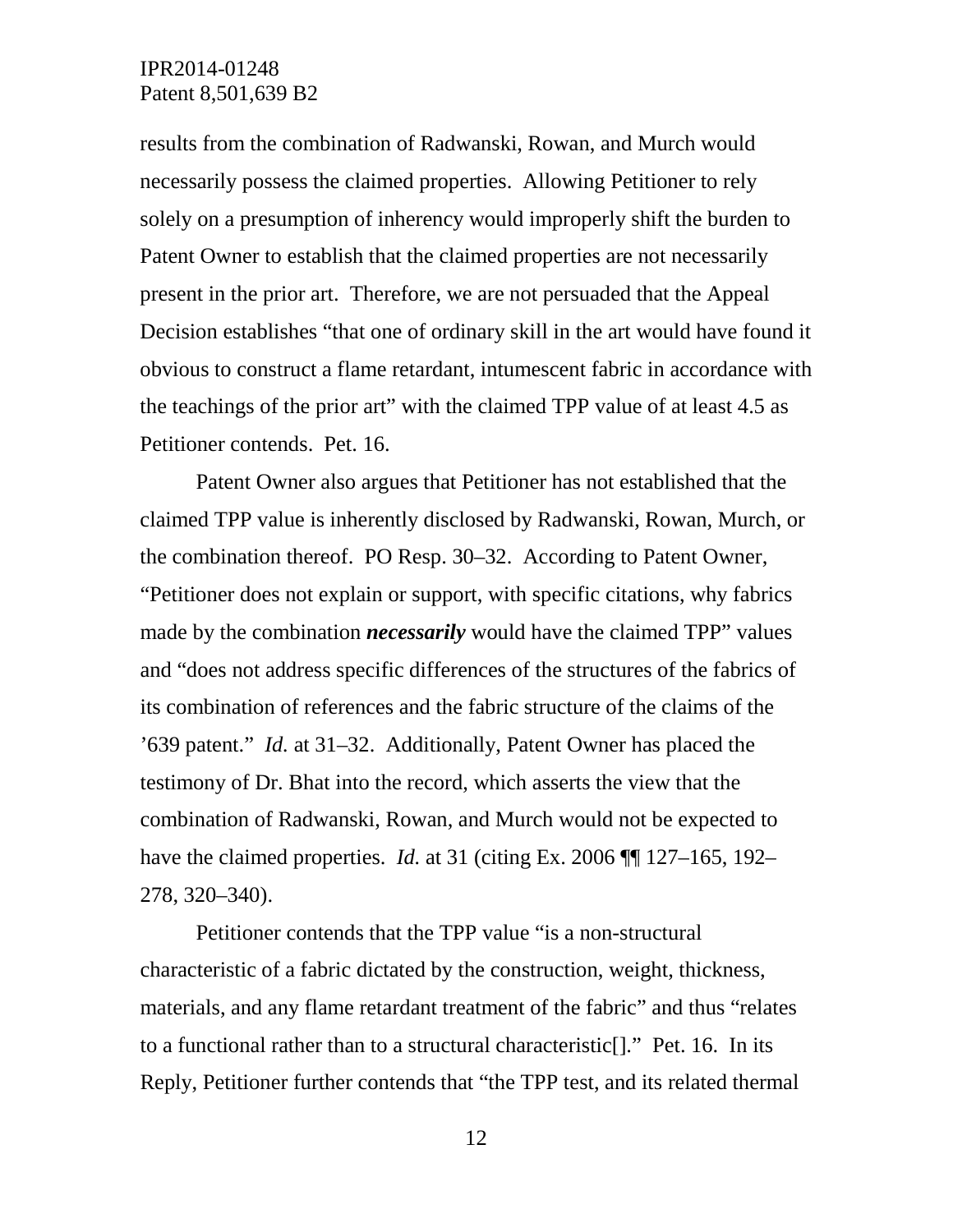protective performance efficiency, measures the performance of a material to protect a wearer against a defined level of burn injury" and, therefore, TPP "is determined by the structure of the material and any treatment of the material that increases the general protective characteristics of the material." Reply 7. According to Petitioner, the claimed TPP value "would be inherent in any fabric having the recited physical characteristics." *Id.* at 8. As support, Petitioner relies on Dr. Horrocks's testimony that

[t]he common denominators that allow a material to be an effective thermal barrier fabric are thickness of the fabric, the amount of air entrapped within the fabric, and the ability of the fabric to retain a sufficient level of entrapment during exposure to heat. If an appropriate material structure is employed to create a thermally protective barrier, then the TPP and other heat tests set forth in the '639 patent will be necessarily met. In other words, it is the material structure and any treatment of the material will result in acceptable performance results such as TPP values. Materials that have the necessary structure or treatment will necessarily meet the performance tests set forth in the '639 patent.

Ex. 1022 ¶ 17.

None of the analysis in the Horrocks Declaration, however, was included with the Petition, which was supported solely by the Wilkie Declaration. For example, Dr. Horrocks dedicates five paragraphs of his Declaration to discussing why the claimed TPP value is a necessary result of the structure and treatment of the material tested. Ex. 1022 ¶¶ 15–19. At the oral hearing, when asked to identify the evidence on which Petitioner is relying to establish inherency, Petitioner's counsel pointed to the Horrocks Declaration and stated that Dr. Horrocks's opinion that the claimed TPP value is inherent in the prior art is based on "over 30 years of experience in the field" and his awareness of TPP values. Tr. 13:3–14:15, 36:23–25. In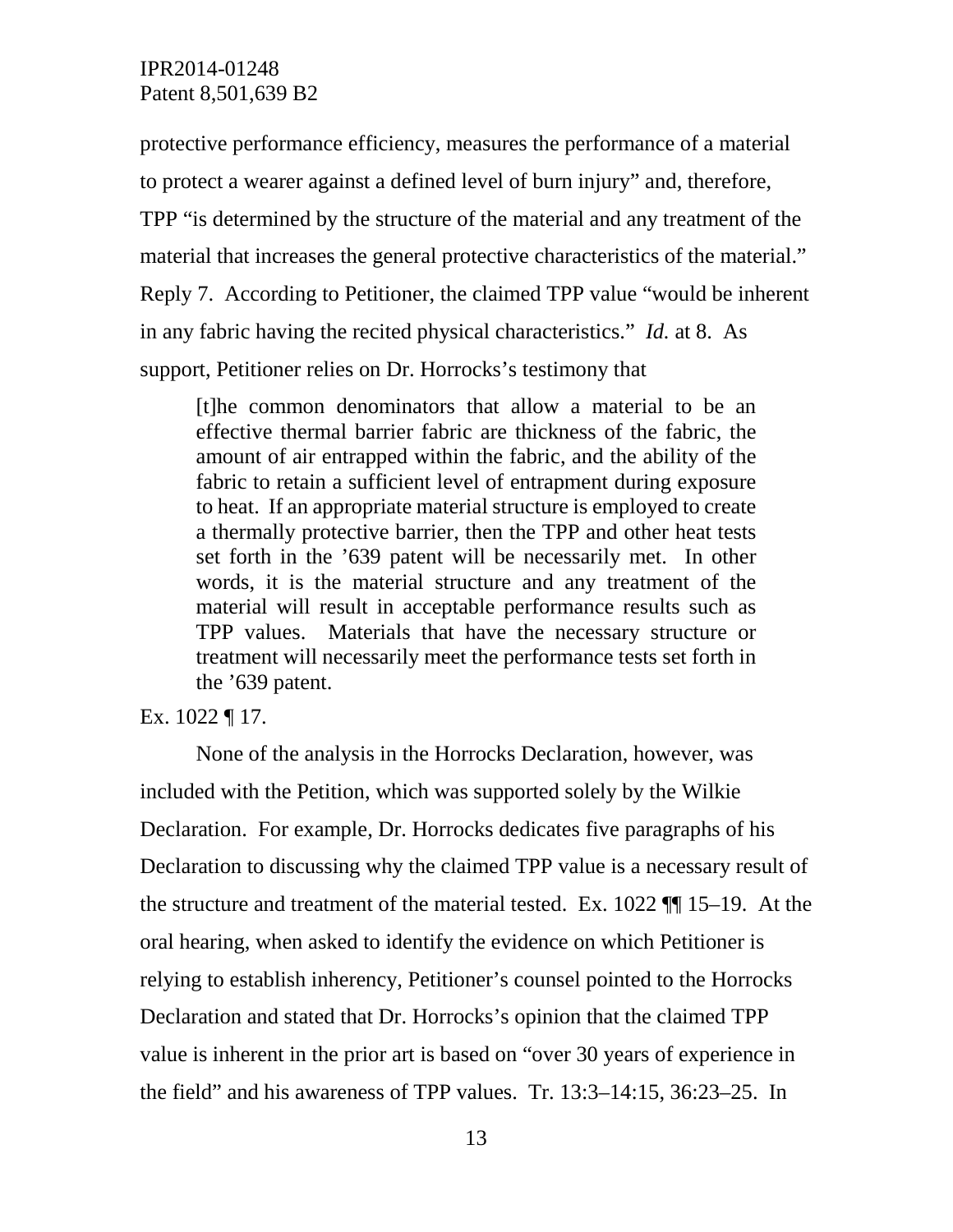contrast, in support of the Petition, Dr. Wilkie testifies that "[t]he Contact Thermal Protective Performance Value ('TPP') is a non-structural characteristic of a fabric dictated by the construction, weight, thickness, materials, and any flame retardant treatment of the fabric." Ex. 1002 ¶ 104. Neither the Petition nor the Wilkie Declaration provides further analysis regarding whether the claimed TPP values are inherent in the fabric resulting from the combination of Radwanski, Rowan, and Murch.

Rule 42.22(a)(2) provides that a petition must include "[a] full statement of the reasons for the relief requested, including a detailed explanation of the significance of the evidence including material facts, and the governing law, rules, and precedent." 37 C.F.R. § 42.22(a)(2). Rule 43.23(b) provides that "[a] reply may only respond to arguments raised in the corresponding . . . patent owner response." *Id.* § 42.23(b). Practice relating to replies is addressed in the Office Patent Trial Practice Guide:

While replies can help crystallize issues for decision, a reply that raises a new issue or belatedly presents evidence will not be considered and may be returned. The Board will not attempt to sort proper from improper portions of the reply. Examples of indications that a new issue has been raised in a reply include new evidence necessary to make out a *prima facie* case for the patentability or unpatentability of an original or proposed substitute claim, and new evidence that could have been presented in a prior filing.

Office Patent Trial Practice Guide, 77 Fed. Reg. 48,756, 48,767 (Aug. 14, 2012).

In our judgment, Petitioner's arguments and evidence in the Reply are outside the scope of a proper reply because they do more than merely address Patent Owner's argument that Petitioner did not establish that fabrics made by the combination inherently would have the claimed TPP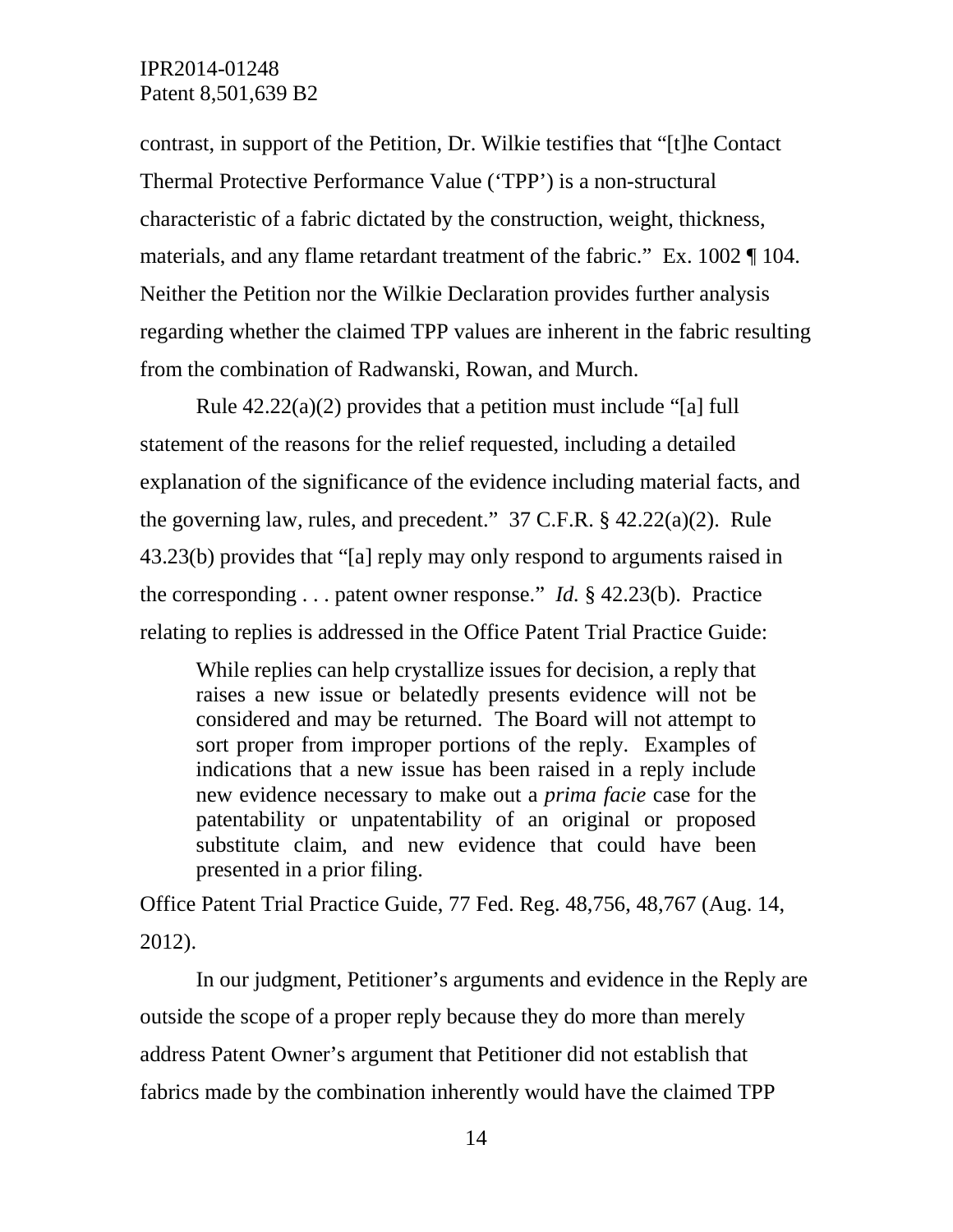value; rather, they attempt to provide new evidence that was not set forth clearly in the Petition as to why the fabric resulting from the combination of Radwanski, Rowan, and Murch necessarily would have the claimed TPP values. Because Petitioner waited until the Reply to serve this evidence on Patent Owner, Patent Owner was denied the opportunity to file responsive evidence. Consideration by the Board of the arguments in the Reply and evidence presented in the Horrocks Declaration in support thereof would be unfair to Patent Owner. Petitioner could have presented this argument and evidence with the Petition, and has not contended or offered any evidence to show otherwise.

Because Petitioner belatedly presented these new arguments and evidence to make its case that the TPP value is dictated by the structure of the fabric, we decline to consider the portions of the Reply and the Horrocks Declaration on this issue. *See* Office Trial Practice Guide, 77 Fed. Reg. at 48,767. Patent Owner had a chance to, and in fact did, cross-examine Dr. Horrocks, but had no further briefing opportunity to challenge Petitioner's evidence. Although Patent Owner did file observations regarding the cross-examination of Dr. Horrocks, such observations are not designed for submitting substantive arguments. *See id.* at 48,768 ("An observation (or response) is not an opportunity to raise new issues, re-argue issues, or pursue objections."). Considering the new arguments and evidence at this late stage would not serve the interests of justice. We have, however, reviewed and considered the arguments in the Petition and evidence therein, and are in agreement with Patent Owner that Petitioner has not provided adequate explanation or evidence to support its contention that the claimed TPP values are inherent in the prior art.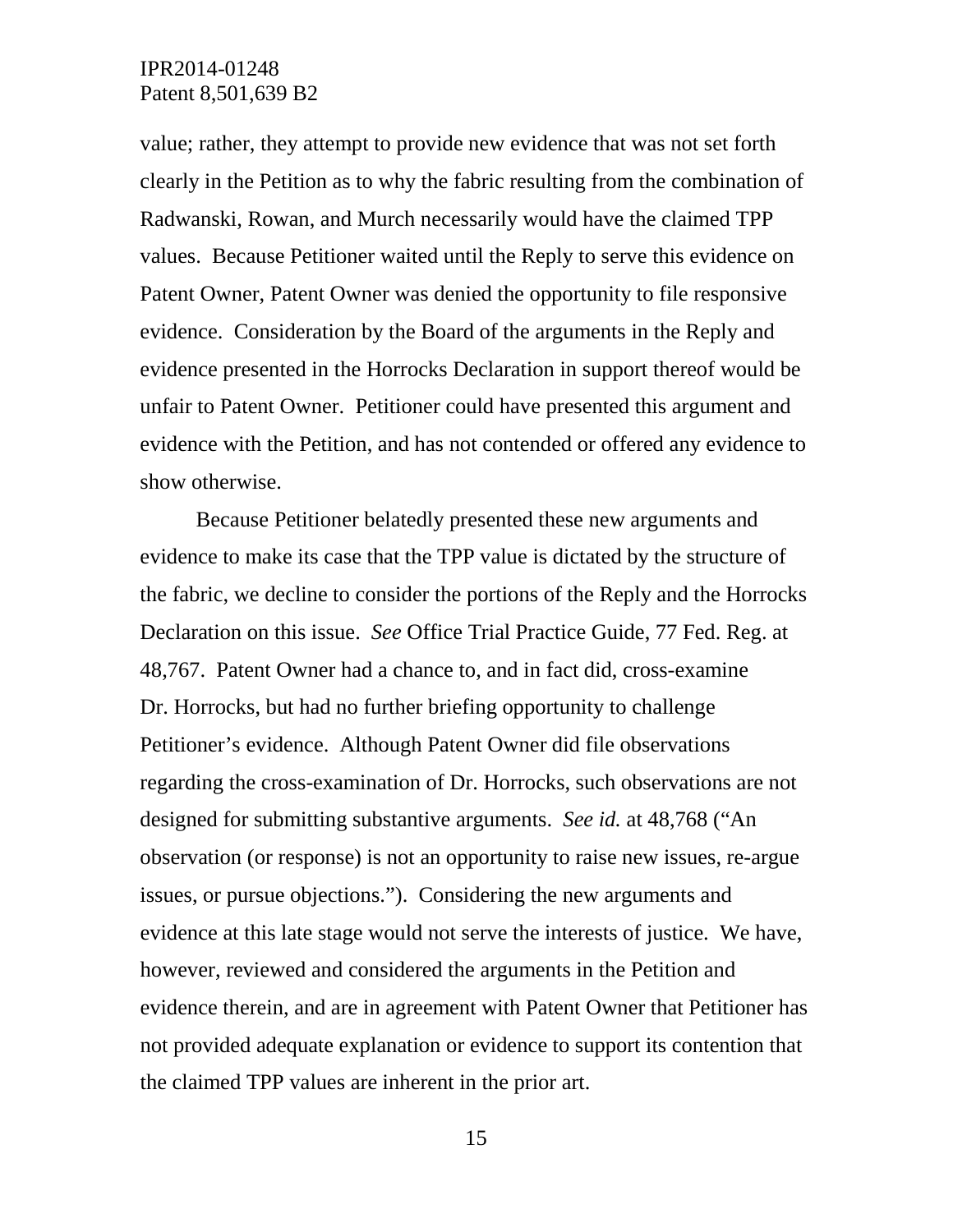In order to rely on inherency to establish the existence of a missing claim limitation in an obviousness analysis, "the limitation at issue must necessarily be present, or the natural result of the combination of elements explicitly disclosed by the prior art." *PAR Pharma, Inc. v. TWI Pharmas., Inc.*, 773 F.3d 1186, 1195–96 (Fed. Cir. 2014). Neither Petitioner nor Dr. Wilkie provide sufficient objective evidence or analysis demonstrating that the claimed TPP values were necessarily present in the prior art. Petitioner and Dr. Wilkie simply state that the fabric resulting from the combination of Radwanski, Rowan, and Murch inherently would have the properties necessitated by the construction of that fabric, without providing sufficient and credible explanation as to why that would be the case. Pet. 16; Ex. 1002 ¶ 104.

For example, Dr. Wilkie states that the TPP value "is a non-structural characteristic of a fabric dictated by the construction, weight, thickness, materials, and any flame retardant treatment of the fabric," but does not expound upon the reasons why a person skilled in the art would understand that to mean that the claimed TPP values are inherent in the fabric resulting from the combination of Radwanski, Rowan, and Murch. Ex. 1002 ¶ 104. As described by the '639 patent, the TPP test is not a simple measurement or calculation based on the properties of the fabric; it includes mounting the fabric sample in a holder positioned above a heat source, and measuring the heat transfer through the fabric using a calorimeter placed above the sample. Ex. 1001, 2:14–20. The rate of temperature rise is used in conjunction with the calorimeter constants to compute the heat flux received, and the TPP value "is calculated as the product of exposure energy heat flux and time to second degree burn." *Id.* at 2:22–32. There is no indication in the '639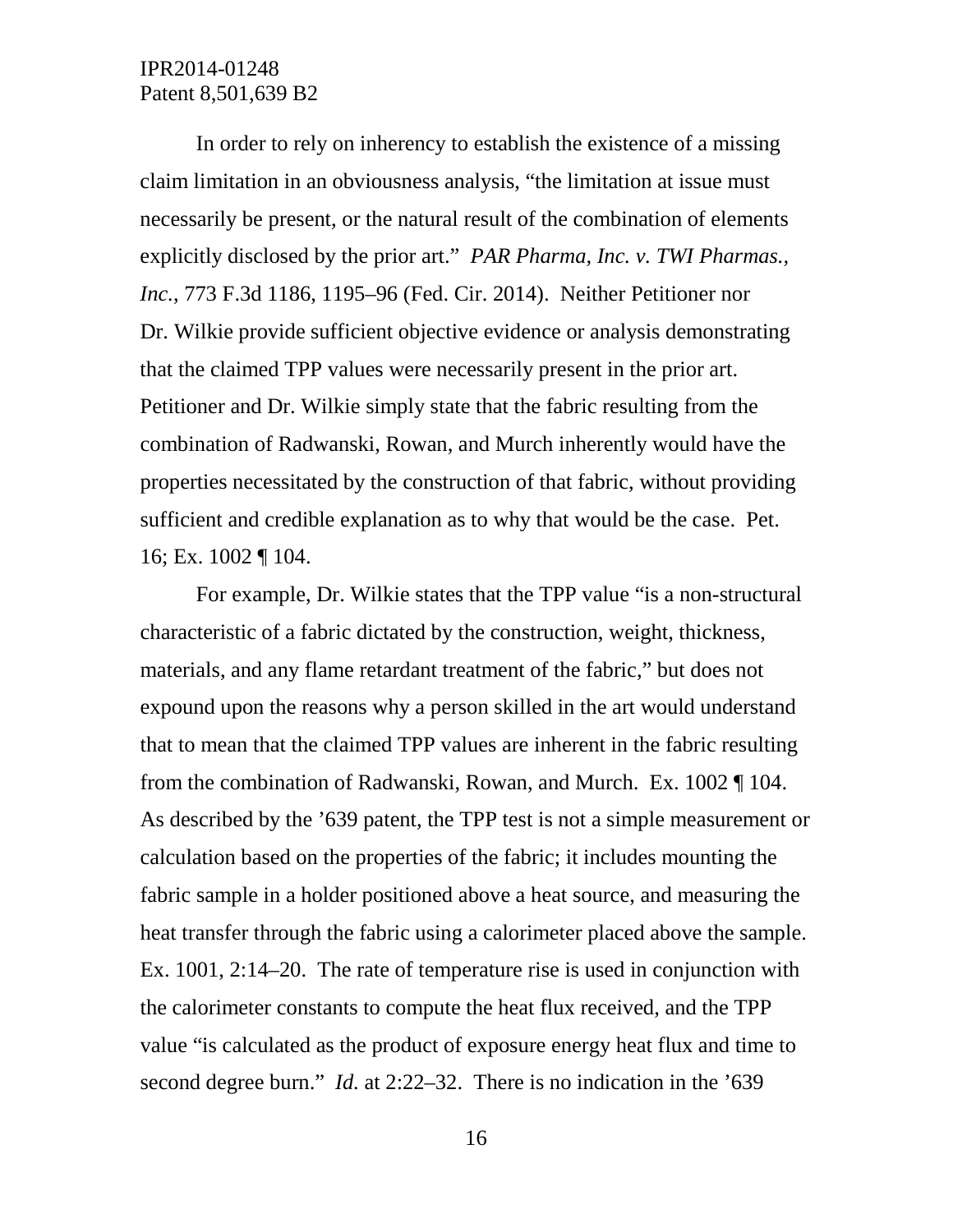patent that the TPP value of a fabric can be predicted or assumed based on its composition, and neither Petitioner nor Dr. Wilkie provide sufficient objective evidence to show otherwise. Based upon the evidence presented, we find that Dr. Wilkie's opinions are not persuasive as they are not supported by the evidence of record. *See* 37 C.F.R. § 42.65(a) ("Expert testimony that does not disclose the underlying facts or data on which the opinion is based is entitled to little or no weight."); *Ashland Oil, Inc. v. Delta Resins & Refractories, Inc.*, 776 F.2d 281, 294 (Fed. Cir. 1985) (stating a lack of objective support for an expert opinion "may render the testimony of little probative value in [a patentability] determination").

Consequently, we are not persuaded that Petitioner has demonstrated that the recited TPP value is a property inherent in the fabric that results from the combination of Radwanski, Rowan, and Murch. Petitioner instead assumes that is the case and asserts, on that basis, that the combination of Radwanski, Rowan, and Murch meets the limitation. But in the claims at issue, the TPP value is not simply a property possessed by any fabric that otherwise satisfies the structural limitations. Rather, the TPP value is recited as a limitation on what fabrics fall within the scope of the claims. Petitioner does not establish that the fabric resulting from the combination of Radwanski, Rowan, and Murch necessarily must be among these.

After considering Petitioner's and Patent Owner's positions, as well as their supporting evidence, we determine that Petitioner has not shown, by a preponderance of the evidence, that claim 1 of the '639 patent, and claims 2– 10, 13–16, and 19–22 that depend, directly or indirectly, therefrom, would have been obvious over the combined teachings of Radwanski, Rowan, and Murch. Independent claims 11, 12, and 17 also require a TPP value of at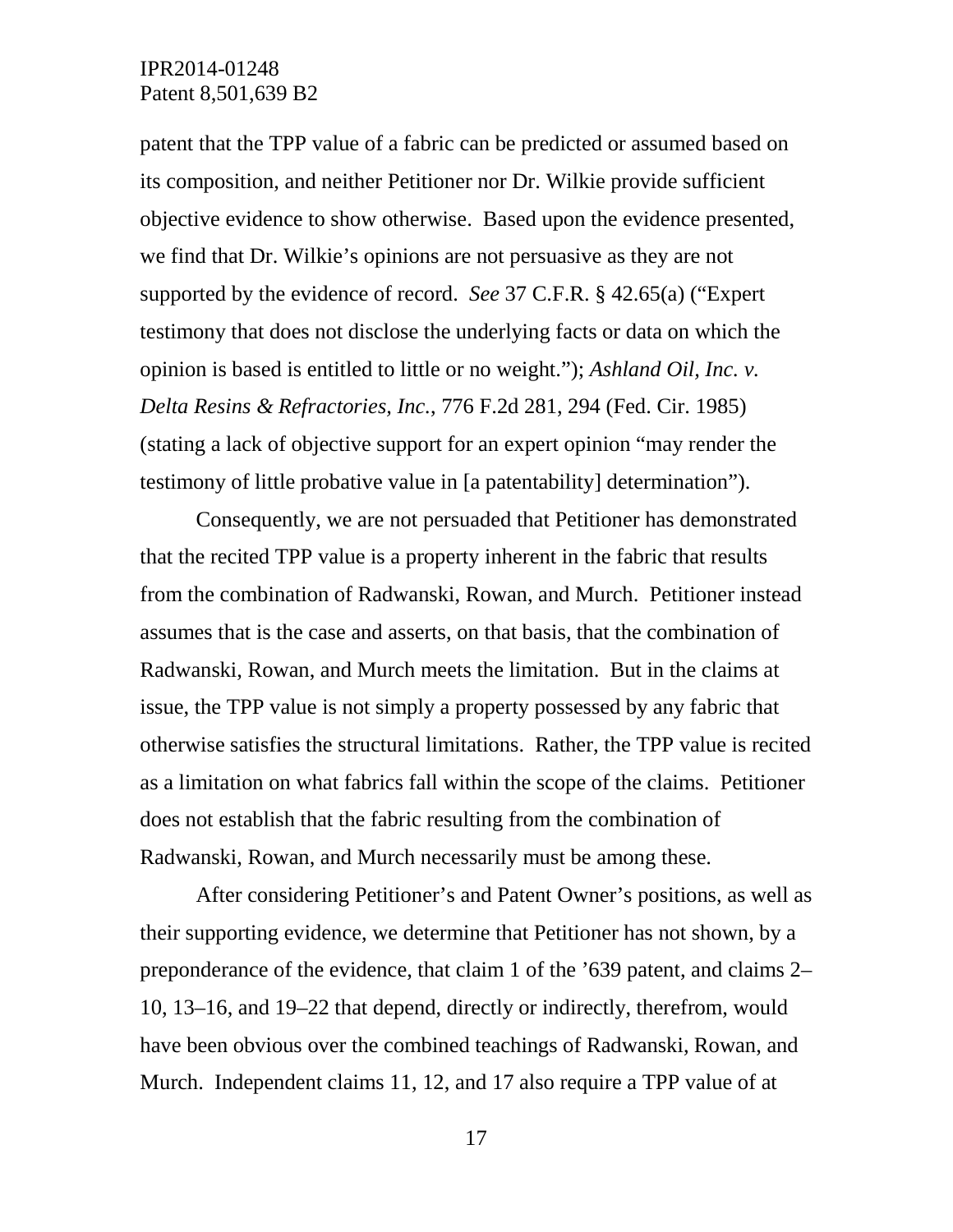least 4.5. Ex. 1001, 12:47–13:20, 14:1–18. Therefore, for the reasons set forth above, we also determine that Petitioner has not shown, by a preponderance of the evidence, that claims 11, 12, and 17, and dependent claim 18, would have been obvious over the combination of Radwanski, Rowan, and Murch.

#### *D. Secondary Considerations of Non-obviousness*

Patent Owner contends that secondary considerations of nonobviousness, including unexpected results, long-felt but unsolved need, and commercial success of the patented product "compel a determination of nonobviousness." PO Resp. 49; *see id.* at 49–59. As discussed above, we find that Petitioner has not established that claims 1–22 of the '639 patent would have been obvious over the combination of Radwanski, Rowan, and Murch. Thus, we need not address Patent Owner's evidence regarding secondary considerations of non-obviousness.

#### III. PATENT OWNER'S MOTION TO EXCLUDE

Patent Owner moves to exclude Exhibits 1002 (Wilkie Declaration), 1022 (Horrocks Declaration), and 1023. Paper 23, 2–15. Because our Decision does not rely on Exhibits 1022 and 1023, we dismiss Petitioner's Motion to Exclude as to those exhibits as moot.

Patent Owner seeks to exclude the Wilkie Declaration on the theory that Dr. Wilkie is not qualified as an expert under Federal Rule of Evidence 702 ("FRE 702"). Paper 23, 2–7; Paper 33, 1–4. FRE 702 provides that a witness qualified as an expert by knowledge, skill, training, or education may testify in the form of an opinion if (a) the expert's knowledge will help the trier of fact to understand the evidence or to determine a fact in issue, (b)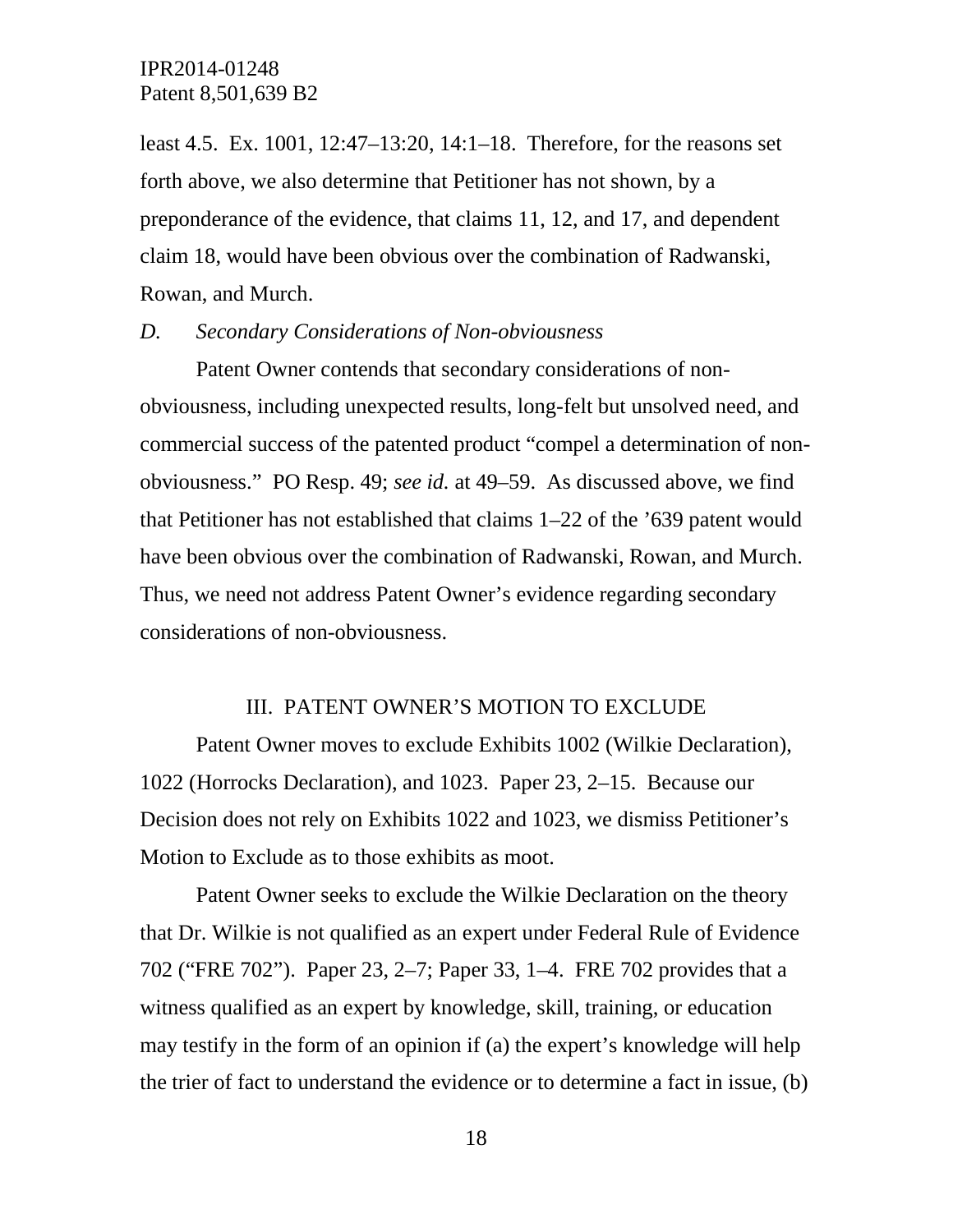the testimony is based upon sufficient facts or data, (c) the testimony is the product of reliable principles and methods, and (d) the witness has applied the principles and methods reliably to the facts of the case. Testimony on the issue of unpatentability proffered by a witness who is not "qualified in the pertinent art" generally is not admissible under FRE 702. *Sundance Inc. v. Demonte Fabricating Ltd.*, 550 F.3d 1356, 1363–654 (Fed. Cir. 2008). In determining who is qualified in the pertinent art under FRE 702, we need not find a complete overlap between the witness's technical qualifications and the problem confronting the inventor or the field of the endeavor. *See SEB S.A. v. Montgomery Ward & Co., Inc.*, 594 F.3d 1360, 1372–73 (Fed. Cir. 2010) (upholding admission of the testimony of an expert who admittedly lacked expertise in the design of the patented invention, but has experience with materials selected for use in the invention).

Patent Owner argues that Dr. Wilkie "is not a person of ordinary skill in the art or an expert in the textile art of the '639 patent." Paper 23, 2. Patent Owner argues that Dr. Wilkie testified that he has no experience working on textiles, he is "unfamiliar with the fabrics discussed in the '639 patent and the prior art references discussed in the Wilkie Declaration," and he "is also unfamiliar with the industry-standard values that are discussed and claimed in the '639 patent," including TPP. *Id.* at 5. According to Patent Owner, "[b]ecause Dr. Wilkie does not possess at least ordinary skill in the pertinent art and is not an expert in the relevant art, he cannot aid the Board in determining" obviousness or any of the underlying technical issues. *Id.* at 6 (citing *Sundance*, 550 F.3d at 1364).

Petitioner responds that "Dr. Wilkie's testimony can be considered if his testimony would help the Board, if he is 'qualified in the pertinent art' or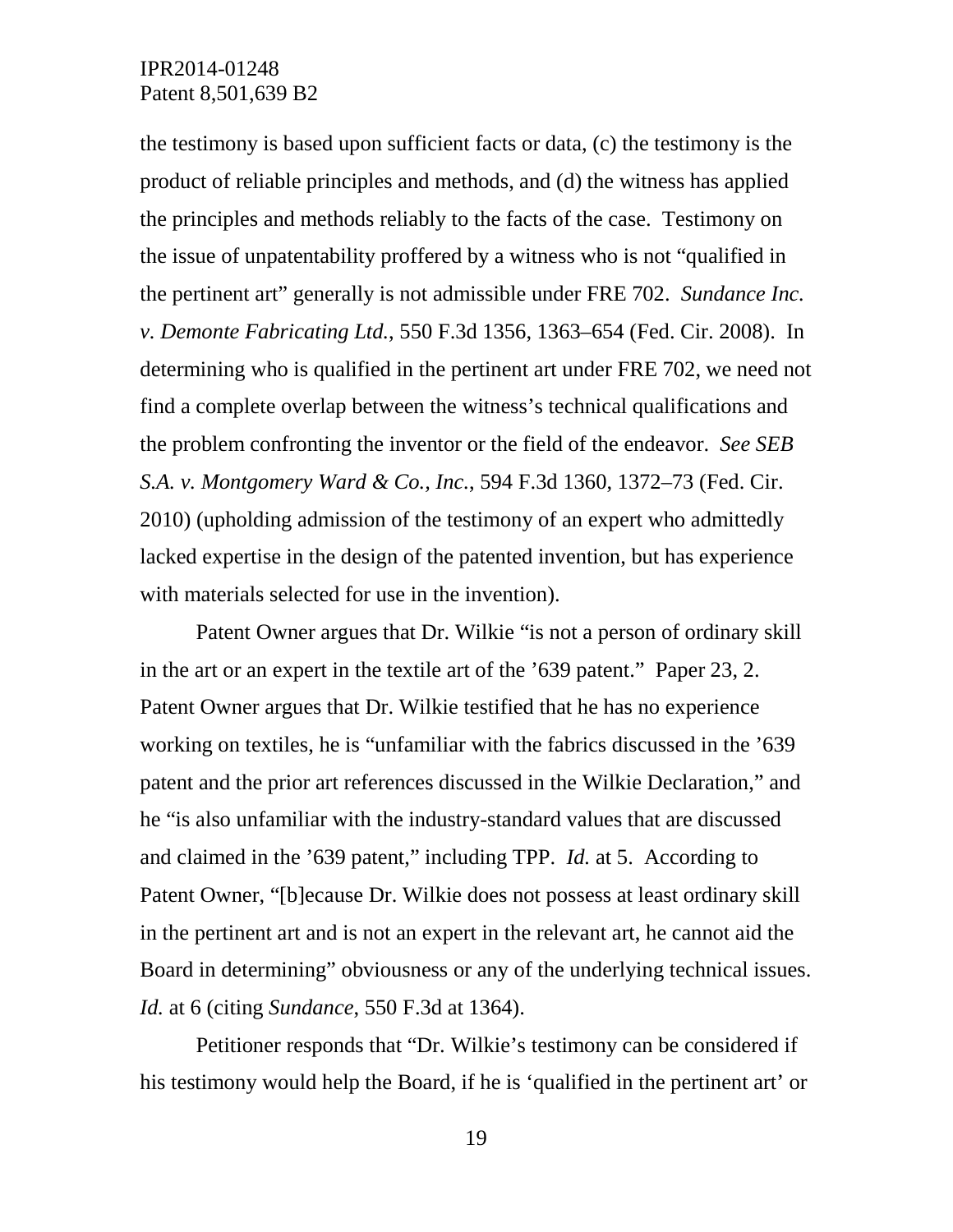if his technical qualifications have at least some overlap with the problem addressed by the '639 patent." Paper 31, 5. Petitioner contends that "the nature of the problem confronted by the '639 patent was to impart thermal protection and flame retardancy to known substrates," and thus "the flame retardancy of the claimed intumescent coatings are clearly within the 'pertinent art' relevant to the '639 patent as they are the basis for creating the claimed flame retardant fabrics." *Id.* at 6. Petitioner notes that Dr. Wilkie "has over forty years of experience in research and education in fields pertinent to flame retardancy" and "[h]is entire career has been devoted to the field of flame and fire retardant chemicals." *Id.* at 7. Therefore, according to Petitioner, "Dr. Wilkie's declaration is, indeed, helpful to consideration of the issues here and, thus, admissible under FRE 702." *Id.* at 8.

We are not persuaded by Patent Owner's arguments. To testify as an expert under FRE 702, a person need not be a person of ordinary skill in the art, but rather "qualified in the pertinent art." *Sundance*, 550 F.3d at 1363– 64; *SEB*, 594 F.3d at 1372–73. The '639 patent states that "[t]he present invention relates to a thermally protective, flame retardant fabric." Ex. 1001, 1:17–18. It also states that, "to overcome the drawbacks of the prior art . . . one aspect of the invention relates to a fabric comprising a substrate treated with a combination of a flame retardant and an intumescent agent." *Id.* at 3:60–64. The '639 patent discusses the types of finishes that can be used to render the claimed fabrics flame retardant, and the features that make an effective flame retardant. *Id.* at 6:3–49. The '639 patent also summarizes how an intumescent finish provides a thermal barrier to the fabric by charring and swelling upon contact to flame. *Id.* at 7:24–48.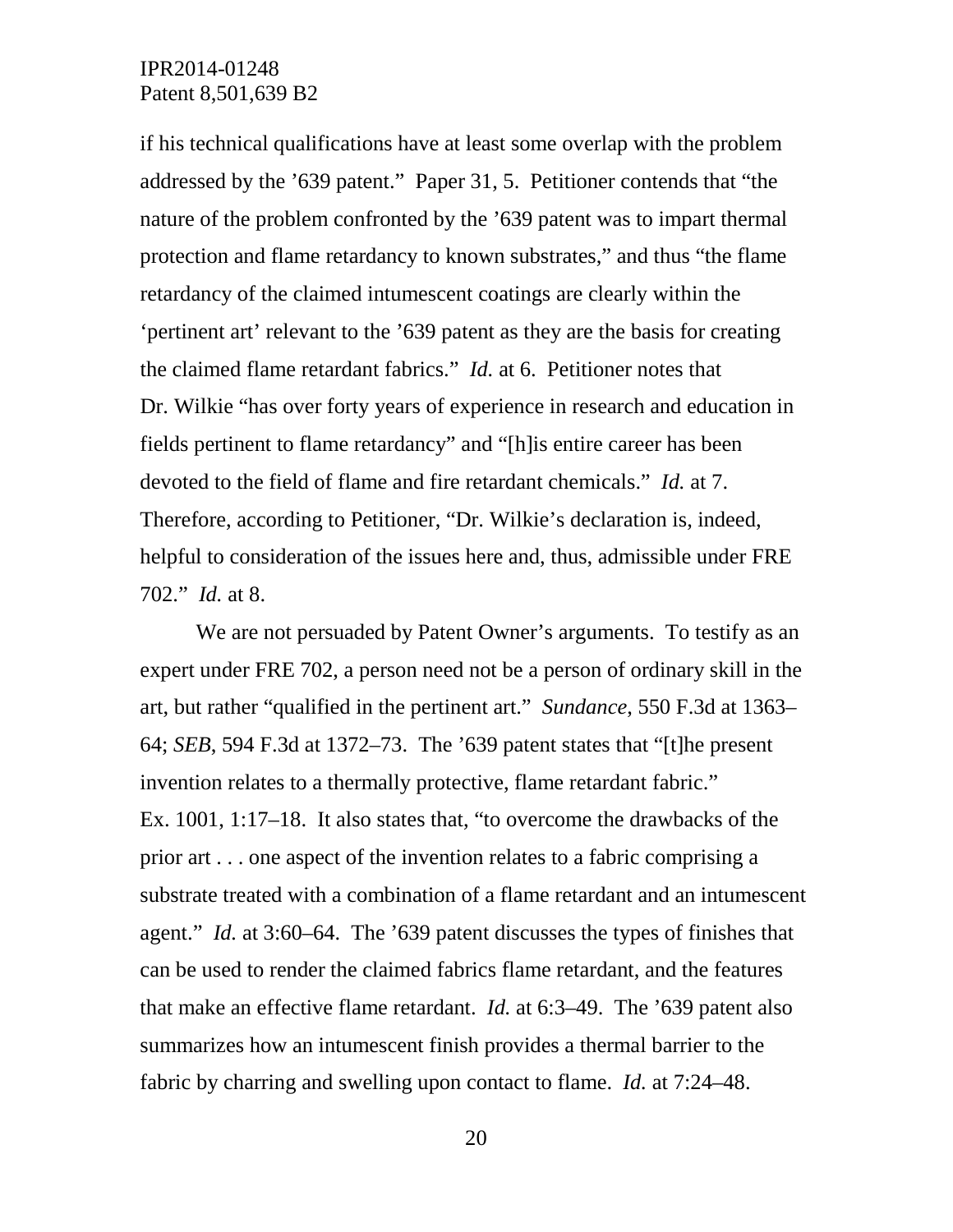Dr. Wilkie's qualifications, as summarized in his curriculum vitae (Ex. 1002, App. A), qualify him to give expert testimony on the subject of flame retardancy. He possesses a Bachelor of Science degree in chemistry and a Ph.D. in inorganic chemistry, and testifies that his "present research interests fall in the realm of fire retardancy (i.e., flame retardancy)." Ex. 1002 ¶¶ 3, 7; *see also id.* at App. A, 3 (research interests include flame retardancy of polymers). Dr. Wilkie has published extensively in the field of flame retardancy, and is a named inventor on three patents related to fire retardancy. *Id.* ¶¶ 8–12; *see id.* at App. A, 10–52.

Moreover, to the extent that Dr. Wilkie is more familiar with flame retardancy and less familiar with textiles generally, or to the extent that Dr. Wilkie's testimony is inconsistent or unsupported, we weigh Dr. Wilkie's testimony accordingly, taking into account the extent of his expertise in these areas. *See, e.g., Yorkey v. Diab*, 601 F.3d 1279, 1284 (Fed. Cir. 2010) (holding the Board has discretion to give more weight to one item of evidence over another "unless no reasonable trier of fact could have done so"); *In re Am. Acad. of Sci. Tech Ctr.*, 367 F.3d 1359, 1368 (Fed. Cir. 2004) ("[T]he Board is entitled to weigh the declarations and conclude that the lack of factual corroboration warrants discounting the opinions expressed in the declarations."). Under these circumstances, we decline to exclude the Wilkie Declaration.

Accordingly, we deny Patent Owner's Motion to Exclude in relation to Ex. 1002.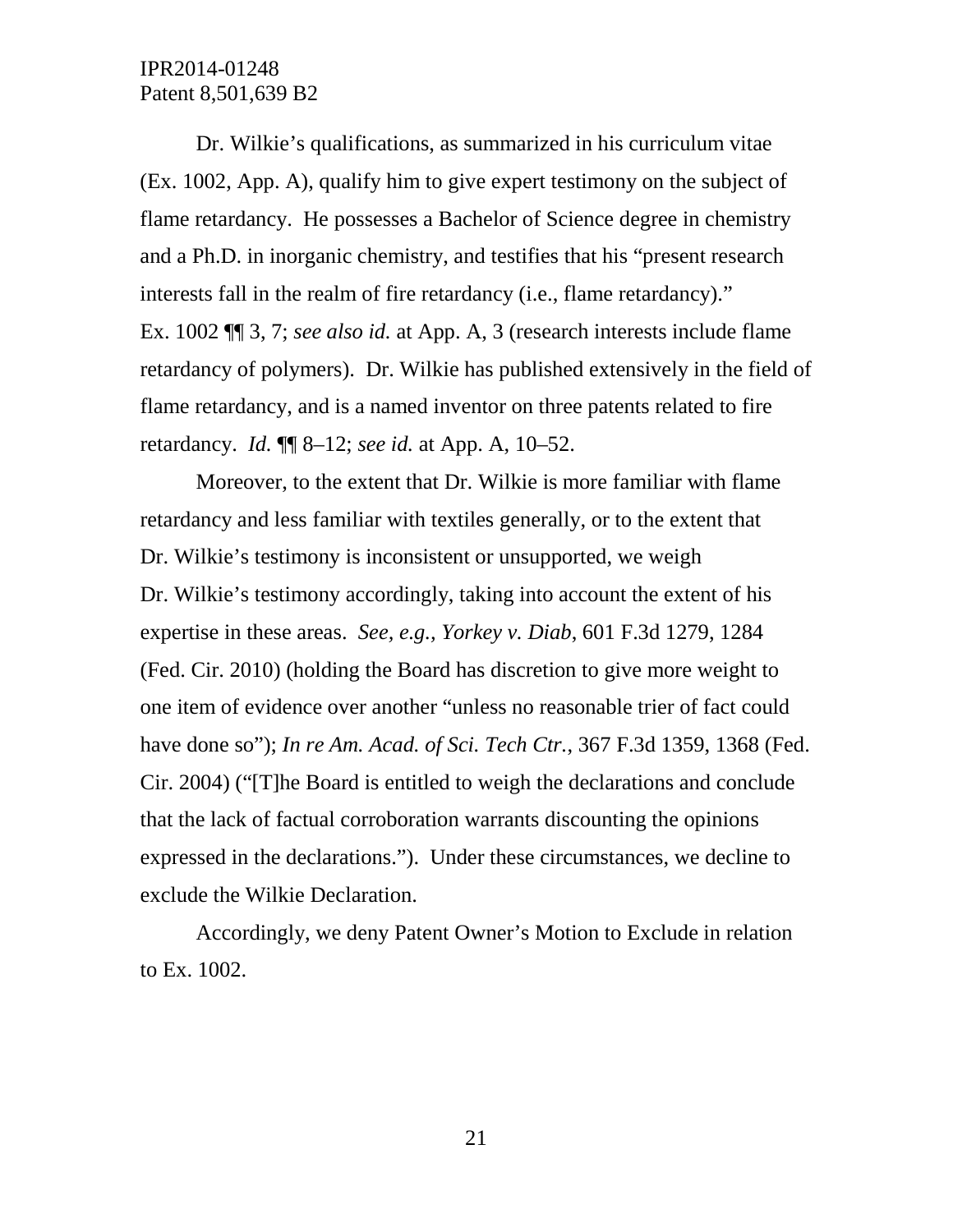#### IV. CONCLUSION

For the reasons given, we are not persuaded that Petitioner has shown by a preponderance of the evidence that claims 1–22 of the '639 patent would have been obvious over the combination of Radwanski, Rowan, and Murch.

## V. ORDER

In consideration of the foregoing, it is

ORDERED that Petitioner has not shown by a preponderance of the evidence that claims 1–22 of the '639 patent are unpatentable;

FURTHER ORDERED that Patent Owner's Motion to Exclude (Paper 23) is *dismissed-in-part* and *denied-in-part*; and

FURTHER ORDERED that, because this is a Final Written Decision, parties to the proceeding seeking judicial review of the Decision must comply with the notice and service requirements of 37 C.F.R. § 90.2.